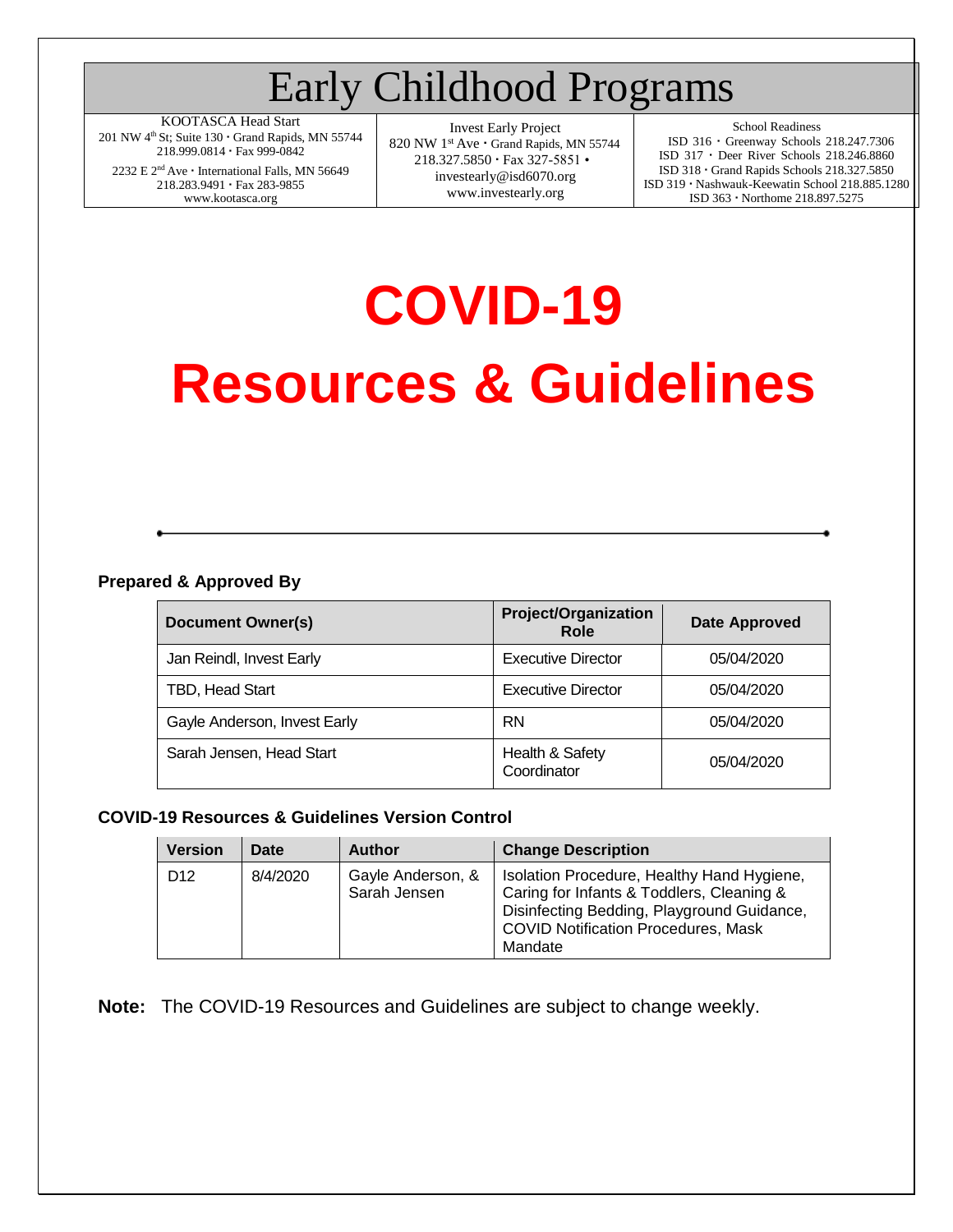## **TABLE OF CONTENTS**

| 1              |                                                                       |  |
|----------------|-----------------------------------------------------------------------|--|
| $\mathbf{2}$   |                                                                       |  |
| 3              |                                                                       |  |
| 4              |                                                                       |  |
| 5.             | WHAT TO DO WHEN NOTIFIED OF A LAB-CONFIRMED CASE OF COVID-19 IN A     |  |
| 6.             | <b>ISOLATION PROCEDURE - IF SOMEONE BECOMES SICK AT THE CHILDCARE</b> |  |
| $\overline{7}$ |                                                                       |  |
| 8              |                                                                       |  |
| 9              |                                                                       |  |
| 10             |                                                                       |  |
| 11             |                                                                       |  |
| $12 \,$        |                                                                       |  |
| 13             | PLAYGROUND GUIDANCE FOR SCHOOLS AND CHILD CARE PROGRAMS 26            |  |
| 14             |                                                                       |  |
| 15             |                                                                       |  |
| 16             |                                                                       |  |
|                |                                                                       |  |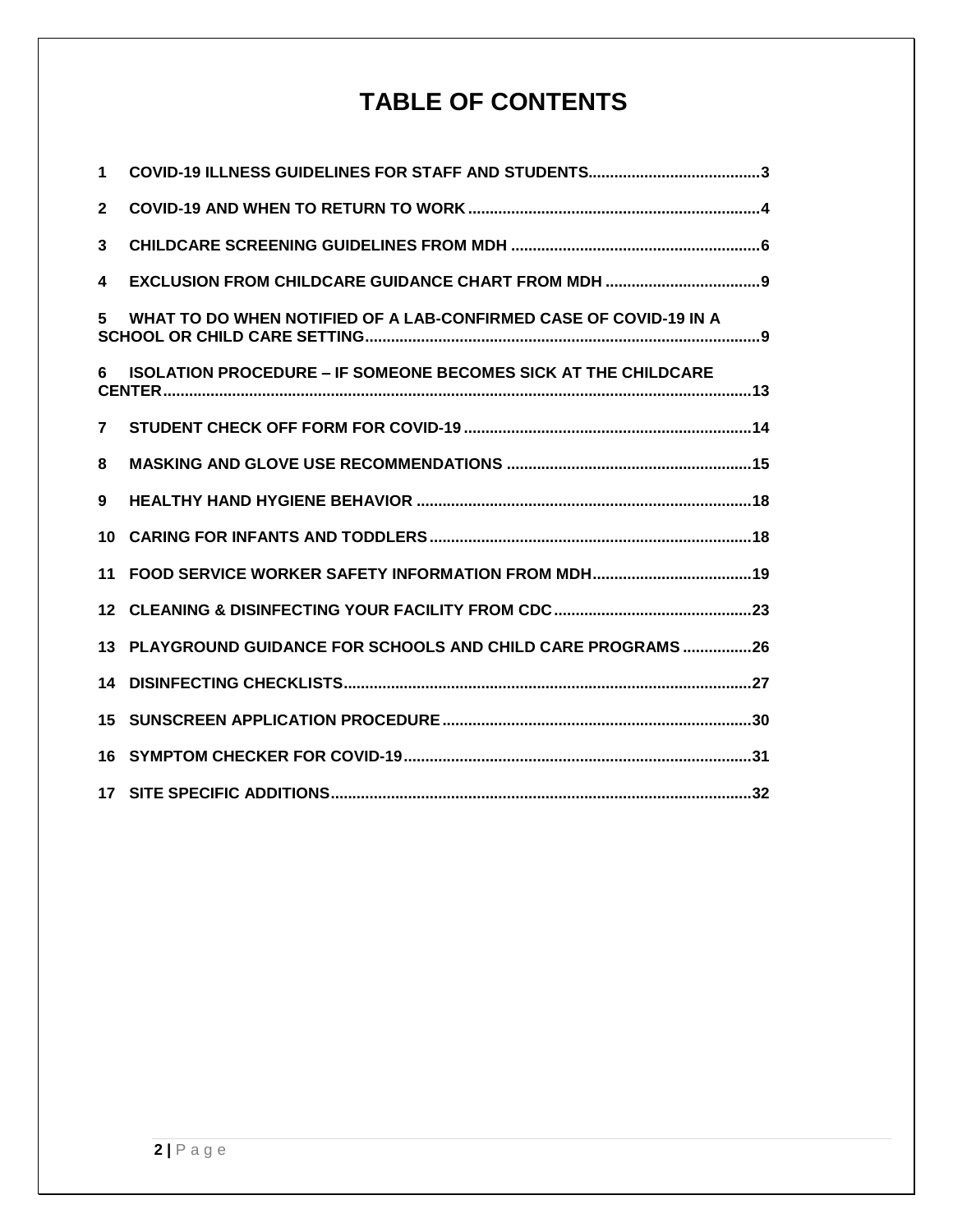#### <span id="page-2-0"></span>**1 COVID-19 ILLNESS GUIDELINES FOR STAFF AND STUDENTS**

(May 4, 2020 and subject to change as protocols evolve from the Minnesota Department of Health {MDH})

#### **1.1 Symptoms**

If a student (daycare child) or staff exhibits symptoms consistent with COVID-19:

- Cough OR
- Shortness of breath or difficulty breathing

#### **Or at least two of these symptoms:**

- Fever (over 100.4 orally)
- Chills
- Repeated shaking with chills
- Muscle pain
- Headache
- Sore throat
- New loss of taste or smell
- Nausea/diarrhea/vomiting

#### **they should be sent home.**

#### **1.2 Self-Isolation**

Student or staff need to stay home and self-isolate for 10 days from the onset of symptoms or 24 hours from the resolution of all symptoms – whichever is longer.

- If student or staff develop a fever on day 8, or later, the days are extended to 24 more hours without fever reducing medicines.
- The student or staff must be fever free for 24 hours without taking any medication to reduce their fever before returning to school/daycare/work.

#### **1.3 Other Household Contacts**

The other household contacts should enter in self-quarantine for 14 days and selfmonitor their symptoms.

• If symptoms develop in household contacts, they need to enter into self-isolation and follow the directions outlined above.

#### **1.4 Clinical Evaluation**

The other household contacts should enter in self-quarantine for 14 days and selfmonitor their symptoms

#### **1.5 CDC Guidelines**

Follow the CDC Guidelines for "What to do if you are Sick". <https://www.cdc.gov/coronavirus/2019-ncov/if-you-are-sick/steps-when-sick.html>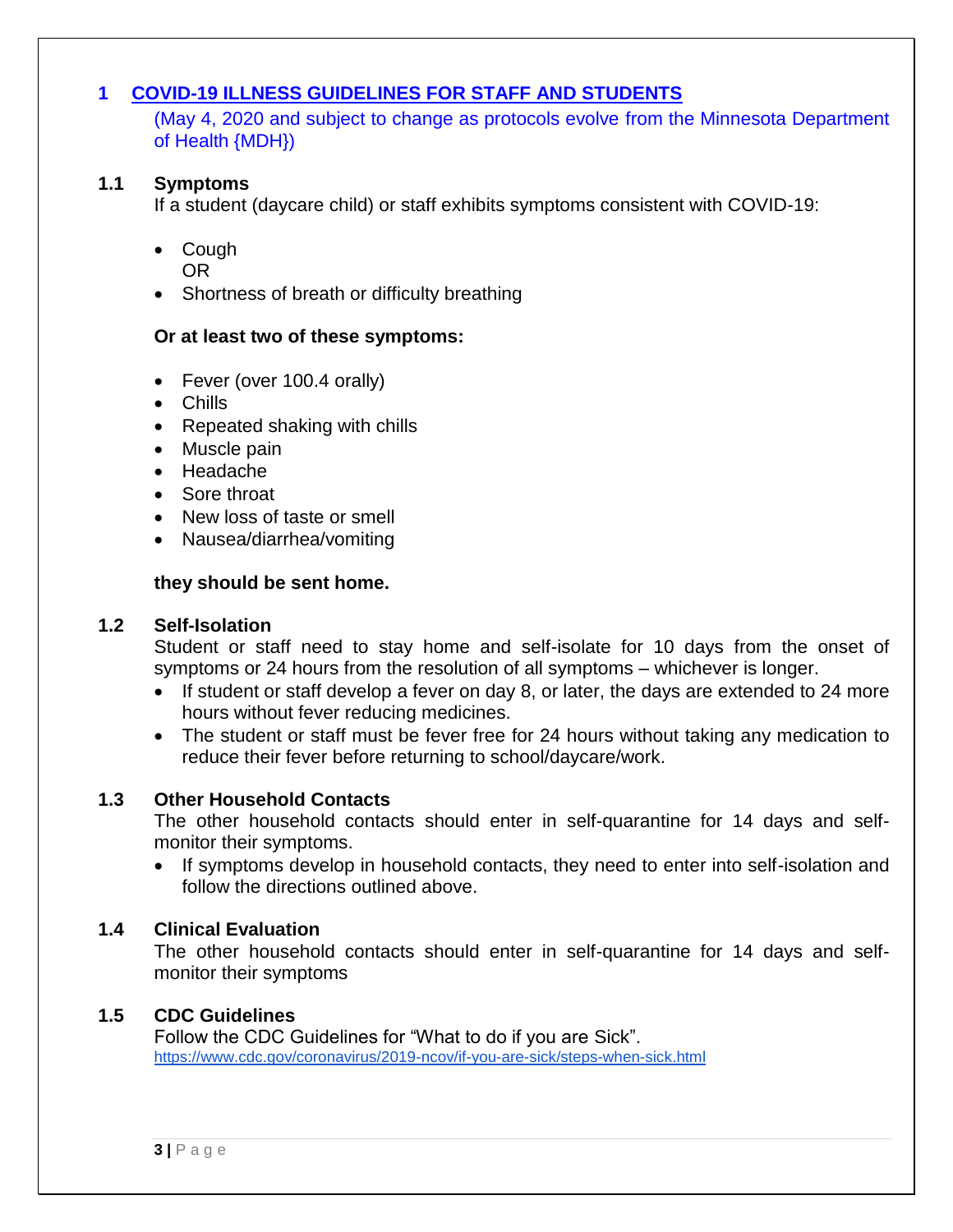#### **1.6 Self-Monitoring**

All staff should be self-monitoring daily watching for any symptoms, including fever, mild to severe respiratory illness or cough or difficulty breathing, loss of sense of smell or taste, headache, sore throat, chills, shaking with chills, nausea, vomiting, diarrhea.

#### <span id="page-3-0"></span>**2 COVID-19 and When to Return to Work**

(June 2, 2020 and subject to change as protocols evolve from the Minnesota Department of Health {MDH})

#### **M I N N E S O T A D E P A R T M E N T O F H E A L T H**



## **COVID-19 and When to Return to Work**

Follow these guidelines when staying home and returning to the workplace. These guidelines are for all workers except people who work in health care. Information for health care workers is available on Health Care: Coronavirus Disease 2019 (COVID-19) https://www.health.state.mn.us/diseases/coronavirus/hcp/ and from your employer. To use this document, look for the best description (sections 1 – 5) of your current situation, then follow the guidelines for that section.



### **You are NOT sick and have NOT been in contact with someone with COVID-19.**

#### **GUIDELINES FOR STAYING HOME**

- Stay 6 feet away from others if you need to leave your home.
- Work from home if you can.

#### **GUIDELINES FOR RETURNING TO THE WORKPLACE**

- Stay 6 feet away from co-workers and visitors if possible.
- If it is difficult to stay 6 feet away, wear a mask.



### **You are NOT sick, but someone in your household does not feel well.**

#### **GUIDELINES FOR STAYING HOME OR RETURNING TO THE WORKPLACE**

- If household member does NOT have COVID-19 symptoms, such as fever, cough, shortness of breath, chills, headache, muscle pain, sore throat, or loss of taste or smell, diarrhea, nausea, vomiting, follow section 1.
- If household member HAS symptoms of COVID-19, such as fever, cough, shortness of breath, chills, headache, muscle pain, sore throat, or loss of taste or smell, diarrhea, nausea, vomiting, follow section 3.

## **You were in close contact with someone with COVID-19 (like a person in your household), but you are NOT sick.**

#### **GUIDELINES FOR STAYING HOME**

**4 |** P a g e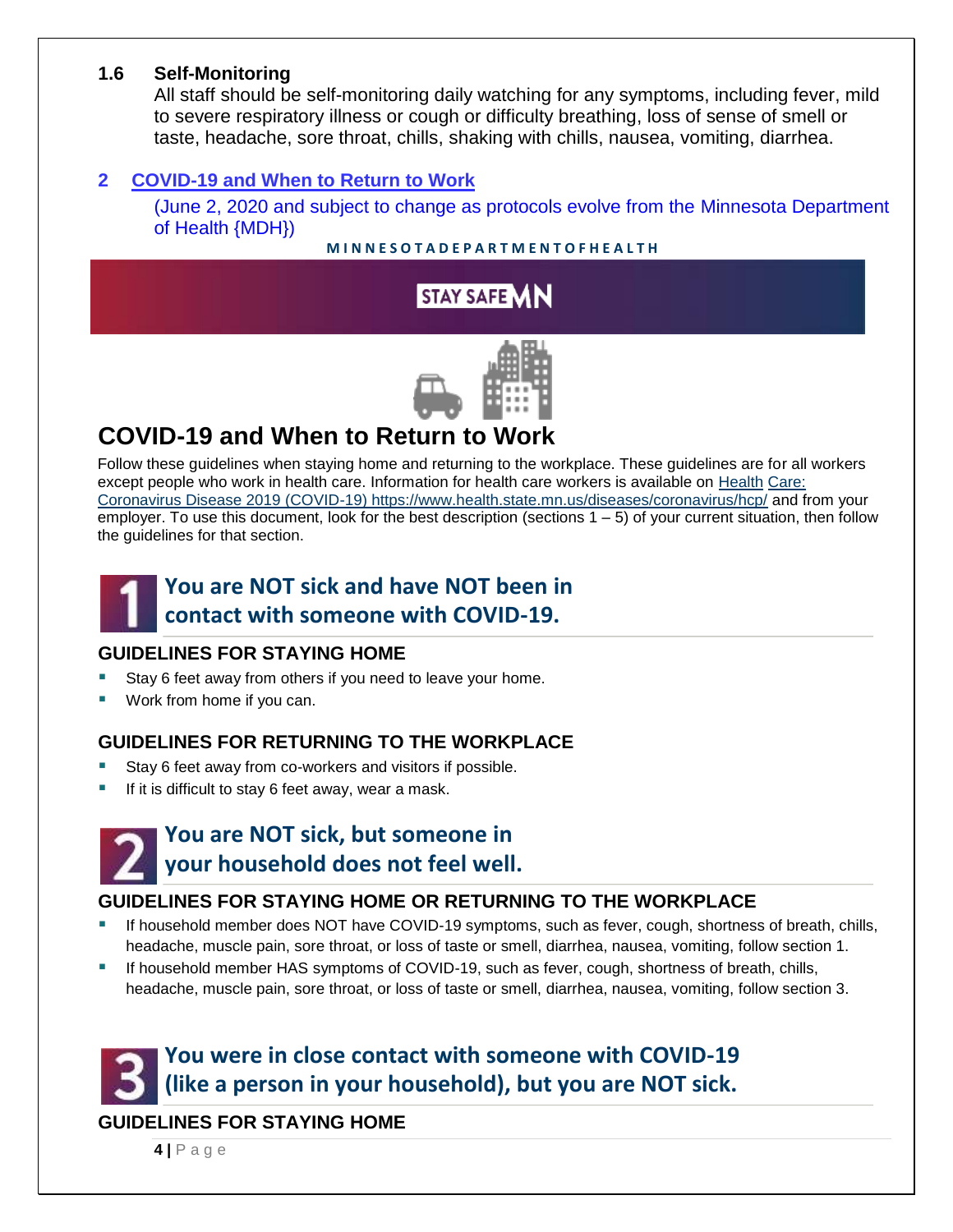- Stay home, separate yourself from others in your household, and do not share anything (e.g., utensils, phone) for 14 days.
- Work from home if you can.

#### **GUIDELINES FOR RETURNING TO THE WORKPLACE**

- Notify your supervisor.
- Stay home for 14 days.
- If you become sick (fever, cough, shortness of breath, chills, headache, muscle pain, sore throat, or loss of taste or smell, diarrhea, nausea, vomiting) continue to stay home and follow section 5.
- Return to work after 14 days if you do not develop symptoms.

### **You are sick with COVID-19 symptoms such as fever, cough, shortness of breath, chills, headache, muscle pain, sore throat, or loss of taste or smell, diarrhea, nausea, vomiting but have NOT been tested for COVID-19. OR**



### **You are sick and your health care provider told you that you have COVID-19 (based on a lab test or symptoms).**

#### **GUIDELINES FOR STAYING HOME**

- Separate yourself from others in your household, do not share anything (e.g. utensils, phone) and stay at home for at least:
- 10 days, and for 24 hours with no fever (without fever reducing medicine), improvement of respiratory symptoms (cough, shortness of breath) no gastrointestinal symptoms (diarrhea, nausea, vomiting), whichever is longer.
- Work from home if you can.

#### **GUIDELINES FOR RETURNING TO THE WORKPLACE**

- Notify your supervisor.
- Return to work after 10 days, and for 24 hours with no fever (without-fever reducing medicine) and improvement of respiratory symptoms (cough, shortness of breath) no gastrointestinal symptoms (diarrhea, nausea, vomiting), whichever is longer.
- Stay 6 feet away from co-workers and visitors, if possible.
- If it is difficult to stay 6 feet away, wear a mask.



Minnesota Department of Health | health.mn.gov | 651-201-3920 625 Robert Street North, PO Box 64975, St. Paul, MN 55164-0975

Contact health.communications@state.mn.us to request an alternate format.

7/23/2020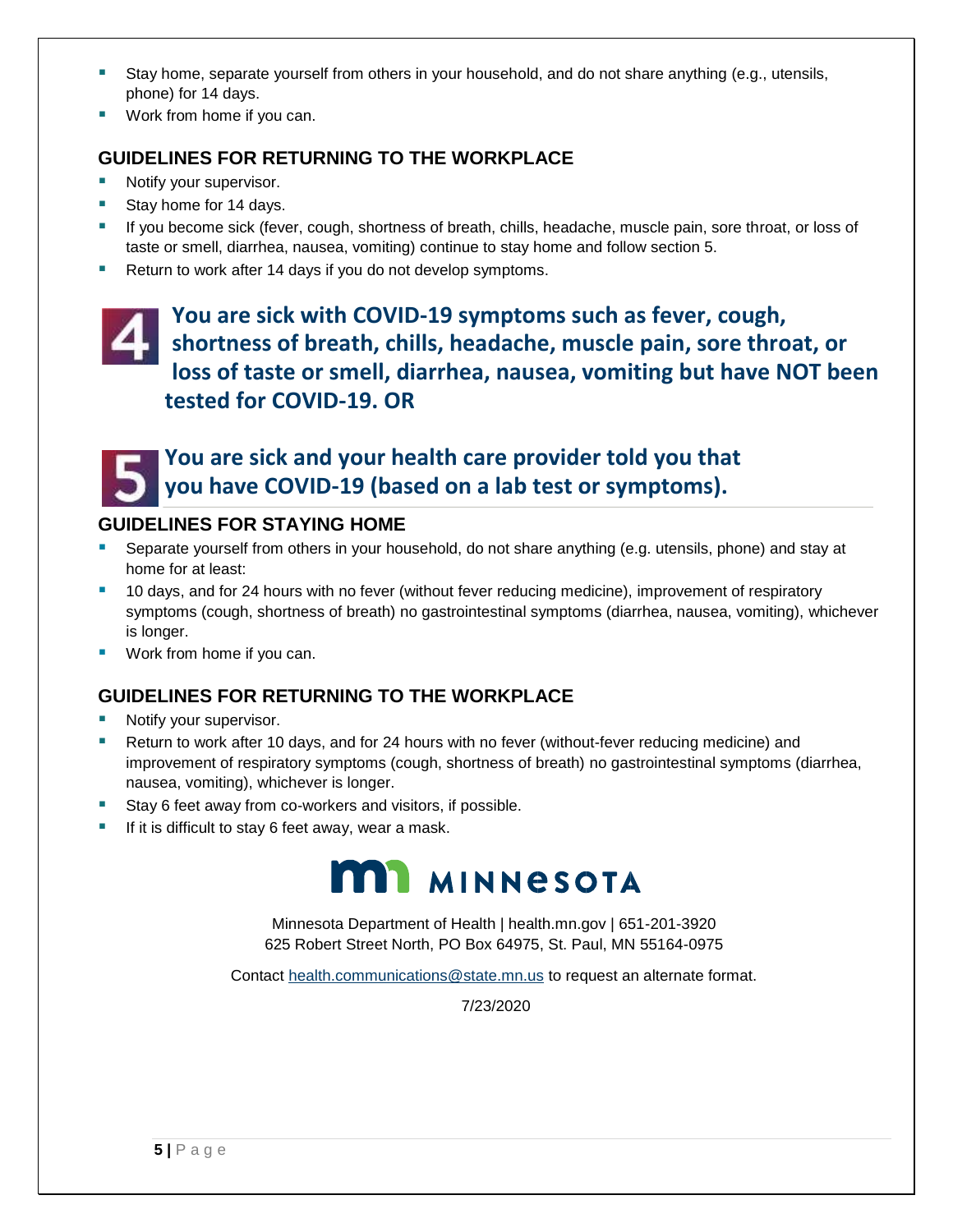### <span id="page-5-0"></span>**3 CHILDCARE SCREENING GUIDELINES FROM MDH**

### Instructions for Screening Children upon Arrival

Persons who have a fever of 100.4 $\textdegree$  (38.0 $\textdegree$ C) or above or other signs of illness should not be admitted to the facility. Encourage parents to be on the alert for signs of illness in their children and to keep them home when they are sick. Screen children upon arrival.

There are several methods that facilities can use to protect their workers while conducting temperature screenings. The most protective methods incorporate social distancing (maintaining a distance of 6 feet from others) or physical barriers to eliminate or minimize exposures due to close contact to a child who has symptoms during screening.

Please watch the screening video by Gayle Anderson, RN found on Drive in the COVID-19 folder

### **What we recommend for safety in the screening process:**

When at all possible, stand behind a physical barrier, such as a glass or plastic window or partition that can serve to protect the staff member's face and mucous membranes from respiratory droplets that may be produced if the child being screened sneezes, coughs, or talks. Wear gloves and a homemade mask when taking the child's temperature.

If utilizing a physical barrier while screening is not possible, wear a homemade mask, cover yourself with an oversized shirt or smock (preferably one that does not need to be removed by pulling over your head), Maintain as much distance as possible from the student and person dropping off child and wear gloves.

### **For all cases:**

- Upon arrival ask the parent/guardian to confirm that the child has not been ill or around anyone who has been ill.
- Make a visual inspection of the child for signs of illness which could include flushed cheeks, rapid breathing or difficulty breathing (without recent physical activity), fatigue, or extreme fussiness.
- Enter the child's information on the Childcare Sign-in and Screening form making sure you ask all the questions and check appropriate boxes for all the potential symptoms of COVID-19.
- Conduct temperature screening (follow steps below)
	- o Perform hand hygiene.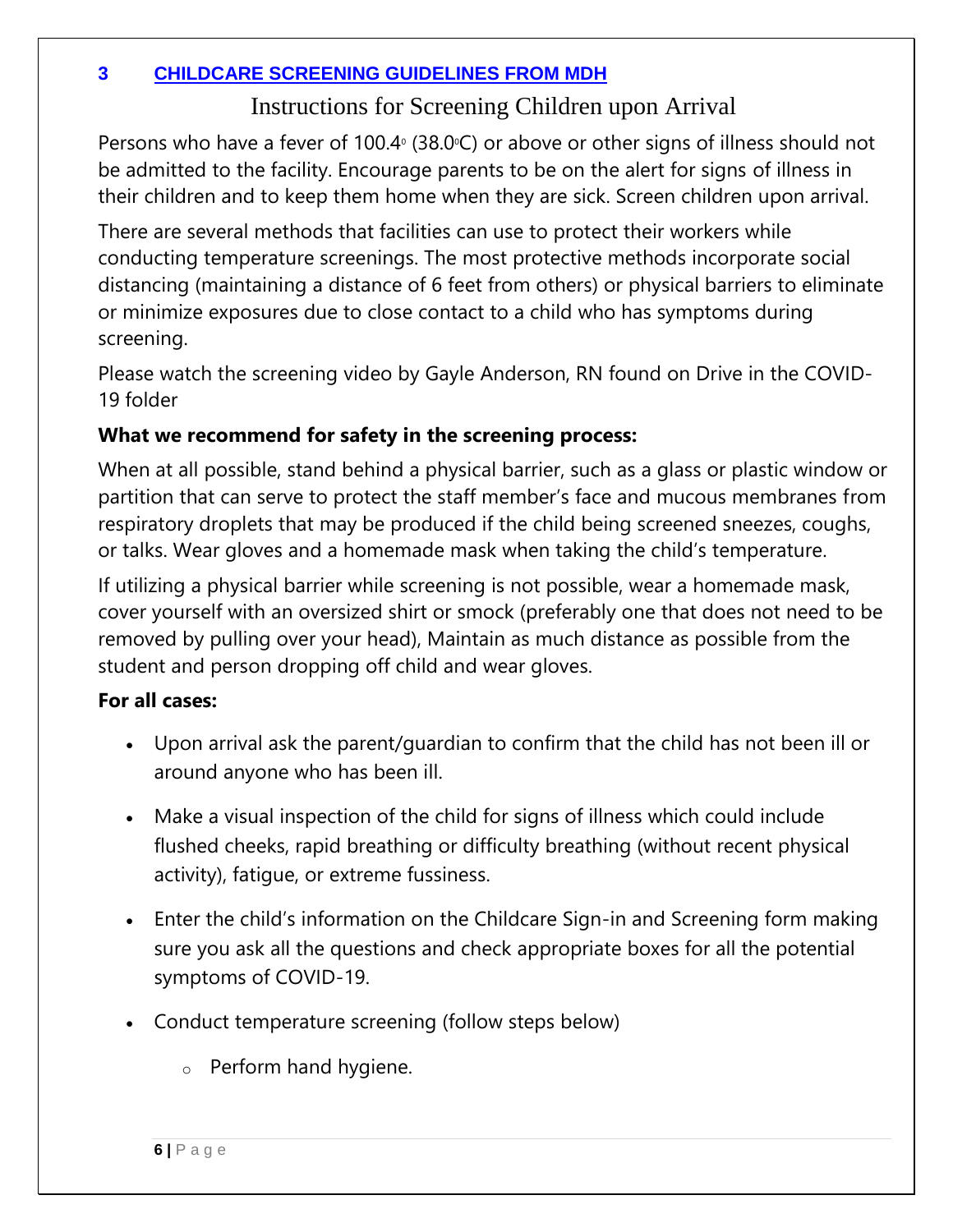- o Wash your hands with soap and water for 20 seconds. If soap and water are not available, use a hand sanitizer with at least 60% alcohol.
- Put on disposable gloves.
- Check the child's temperature, reaching around the partition or through the window when available or wearing your protective equipment when not available.
- Make sure your face stays behind the barrier at all times during the screening and that you are wearing your homemade mask.
- If performing a **temperature check on multiple individuals**, ensure that you use a **clean pair of gloves for each child** and that the **thermometer has been thoroughly cleaned** in between each check.
- If you use disposable or non-contact (temporal) thermometers and you did not have physical contact with the child, you do not need to change gloves before the next check.
- If you use non-contact thermometers, clean them with an alcohol wipe (or isopropyl alcohol on a cotton swab) between each client. You can reuse the same wipe as long as it remains wet.
- After each screening, remove and discard PPE, and wash hands.
- Use an alcohol-based hand sanitizer that contains at least 60% alcohol or wash hands with soap and water for at least 20 seconds.
- If hands are visibly soiled, soap and water should be used before using alcoholbased hand sanitizer.
- If you do not have experience in using PPE:
	- o Read the mask and glove use portions of this resource guide or ask for training from your nurse.

If you used an oversized shirt or smock to protect you from droplets be sure to launder it either at your site or at home after each screening session.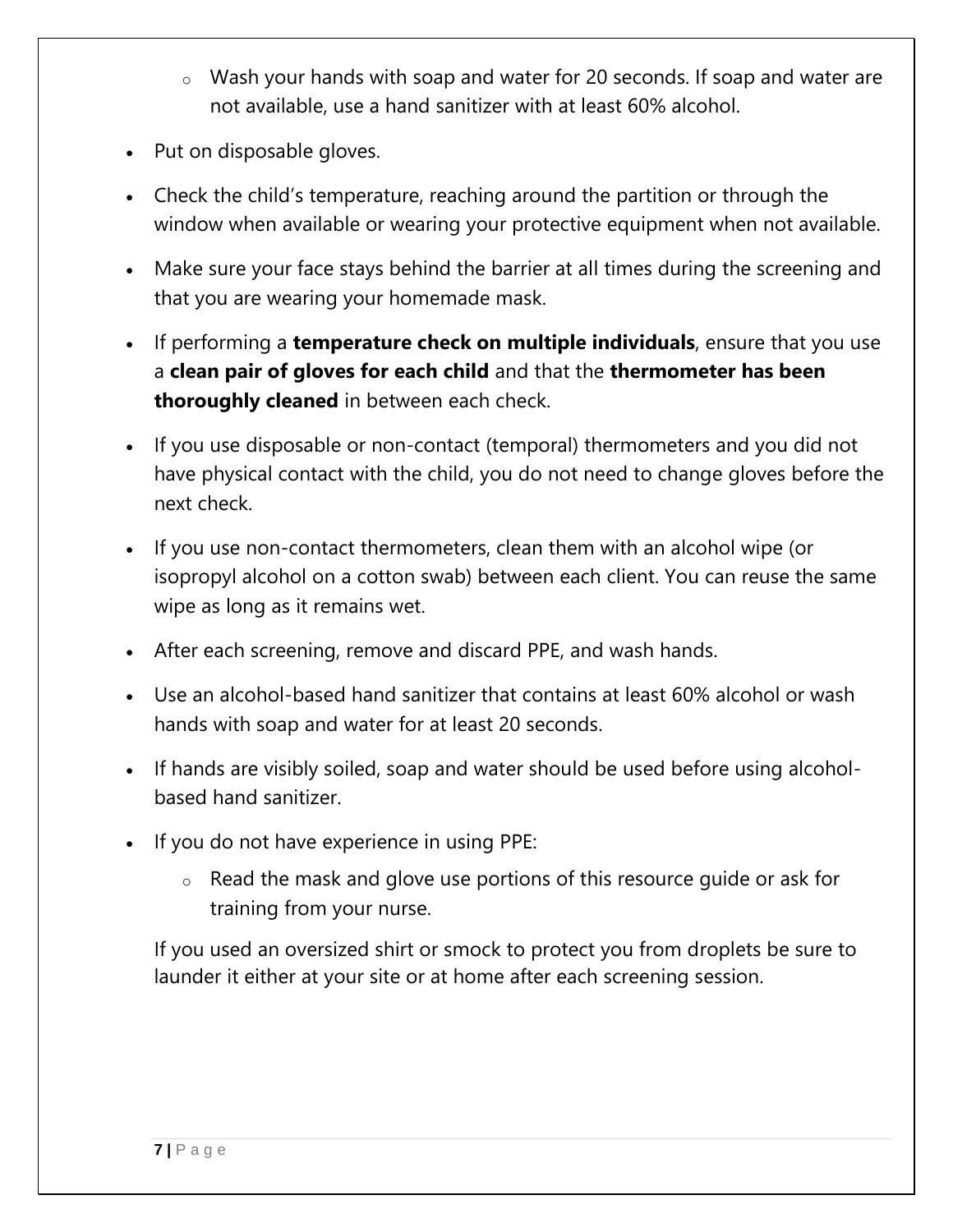## **Childcare Center Sign-in and Screening**

(Use form for children, staff & other adults entering building)

## **DATE: \_\_\_\_\_\_\_\_\_\_\_\_\_\_\_**

## **Staff Providing Childcare: \_\_\_\_\_\_\_\_\_\_\_\_\_\_\_\_\_\_\_\_\_\_\_\_\_\_\_\_\_\_\_\_\_\_\_\_\_\_\_\_\_\_\_\_\_\_\_\_\_\_\_\_**

| <b>Child/Staff/Adult</b><br><b>Name</b> | <b>Date</b> | <b>Check</b><br>in Time | <b>Check</b><br>out<br><b>Time</b> | Any new onset or<br>worsening<br>cough? | Any shortness of<br>breath | Any of the following?<br>Chills, muscle pain,<br>headache, sore throat, loss<br>of taste or smell, nausea,<br>vomiting, diarrhea? | <b>Temperature</b><br>(Fever 100.4 or<br>higher) |
|-----------------------------------------|-------------|-------------------------|------------------------------------|-----------------------------------------|----------------------------|-----------------------------------------------------------------------------------------------------------------------------------|--------------------------------------------------|
|                                         |             |                         |                                    | Yes<br>No                               | Yes<br>No                  | Yes<br>No                                                                                                                         | Yes<br>No                                        |
|                                         |             |                         |                                    | No<br>Yes                               | No<br>Yes                  | No<br>Yes                                                                                                                         | No<br>Yes                                        |
|                                         |             |                         |                                    | Yes<br><b>No</b>                        | No<br>Yes                  | No<br>Yes                                                                                                                         | Yes<br><b>No</b>                                 |
|                                         |             |                         |                                    | No<br>Yes                               | No<br>Yes                  | No<br>Yes                                                                                                                         | Yes<br><b>No</b>                                 |
|                                         |             |                         |                                    | Yes<br><b>No</b>                        | Yes<br>No                  | <b>No</b><br>Yes                                                                                                                  | <b>No</b><br>Yes                                 |
|                                         |             |                         |                                    | Yes<br>No                               | Yes<br>No                  | Yes<br>No                                                                                                                         | Yes<br>No                                        |
|                                         |             |                         |                                    | Yes<br>No                               | Yes<br>No                  | Yes<br>No                                                                                                                         | Yes<br>No                                        |
|                                         |             |                         |                                    | No<br>Yes                               | Yes<br><b>No</b>           | Yes<br><b>No</b>                                                                                                                  | Yes<br>No                                        |
|                                         |             |                         |                                    | Yes<br>No                               | No<br>Yes                  | Yes<br>No                                                                                                                         | No<br>Yes                                        |
|                                         |             |                         |                                    | Yes<br>No                               | Yes<br>No                  | $\overline{No}$<br>Yes                                                                                                            | Yes<br>No                                        |
|                                         |             |                         |                                    | No<br>Yes                               | No<br>Yes                  | Yes<br>No                                                                                                                         | No<br>Yes                                        |
|                                         |             |                         |                                    | No<br>Yes                               | <b>No</b><br>Yes           | No<br>Yes                                                                                                                         | No<br>Yes                                        |
|                                         |             |                         |                                    | Yes<br>No                               | Yes<br>No                  | Yes<br>No                                                                                                                         | No<br>Yes                                        |
|                                         |             |                         |                                    | Yes<br>No                               | No<br>Yes                  | Yes<br>No                                                                                                                         | No<br>Yes                                        |
|                                         |             |                         |                                    | Yes<br>No                               | Yes<br>No                  | <b>No</b><br>Yes                                                                                                                  | Yes<br>No                                        |
|                                         |             |                         |                                    | No<br>Yes                               | Yes<br>No                  | Yes<br>No                                                                                                                         | Yes<br>No                                        |
|                                         |             |                         |                                    | Yes<br>No                               | Yes<br>No                  | No<br>Yes                                                                                                                         | Yes<br>No                                        |
|                                         |             |                         |                                    | No<br>Yes                               | No<br>Yes                  | No<br>Yes                                                                                                                         | No<br>Yes                                        |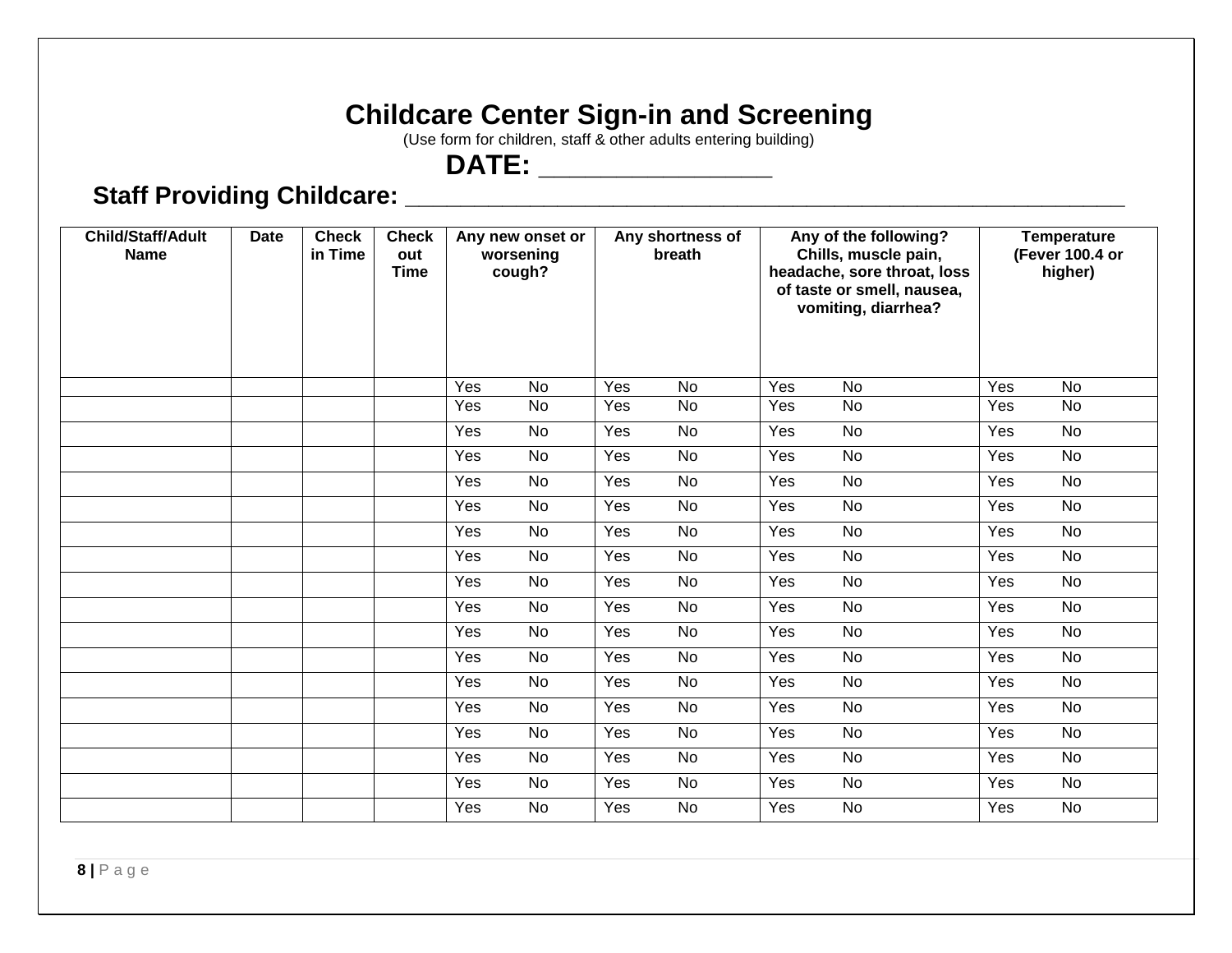#### MINNESOTA DEPARTMENT OF HEALTH

#### STAY SAFE MN

## Decision Tree for People with COVID-19 Symptoms in Youth, Student, and Child Care Programs

<span id="page-8-0"></span>For people (e.g., children, care providers, or staff) who have symptoms consistent with COVID-19, send home or deny entry and reference the exclusion criteria in this document to determine when they may return.

<span id="page-8-1"></span>Symptoms of COVID-19 include: new onset cough or shortness of breath by themselves OR at least 2 of the following: fever (100.4°F or higher), chills, muscle pain, sore throat, loss of sense of smell or taste, and gastrointestinal symptoms of diarrhea, vorniting, or nausea.

If a person has a new symptom (for example, new loss of smell only) with no other diagnosis to explain it, they should stay home and talk to their health care provider about testing for COVID-19, even if it is the only symptom they are experiencing.

#### For people who received a laboratory test for COVID-19

What to do if you're waiting for COVID-19 test results (PDF) (www.health.state.mn.us/diseases/coro navirus/hcp/puiselfiso.pdf)

Positive test result: Stay home at least 10 days since symptoms first appeared AND until no fever for at least 24 hours without medication AND improvement of other symptoms.

Siblings and household members also stay home for 14 days.

Negative test result but symptoms with no other diagnosis: Stay home at least 10 days since symptoms first appeared AND until no fever for at least 3 days without medication AND improvement of other symptoms.

Siblings and household members also stay home for 14 days.

For people with a COVID-19 diagnosis without a lab test OR people with symptoms consistent with COVID-19 without a medical evaluation (e.g., monitoring symptoms at home)

Stay home at least 10 days since symptoms first appeared AND until no fever for at least 3 days without medication AND improvement of other symptoms.

Siblings and household members also stay home for 14 days.



For people with other diagnoses (e.g., norovirus, strep throat) that explain the symptoms, or when a health care provider says symptoms are connected to a pre-existing condition

Stay home until symptoms have improved. Follow specific return guidance from the health care provider or follow the Infectious Diseases in Childcare Settings and Schools Manual (www.hennepin.us/daycaremanual).

If symptoms related to a pre-existing condition change or worsen, talk to a health care provider to determine next steps.

Siblings and household members do not need to stay home.

### **MINNESOTA**

Minnesota Department of Health | health.mn.gov | 651-201-5414 | 1-877-676-5414 | 625 Robert Street North PO Box 64975, St. Paul, MN 55164-0975 Contact health.communications@state.mn.us to request an alternate format.

07/22/2020 - updated by Invest Early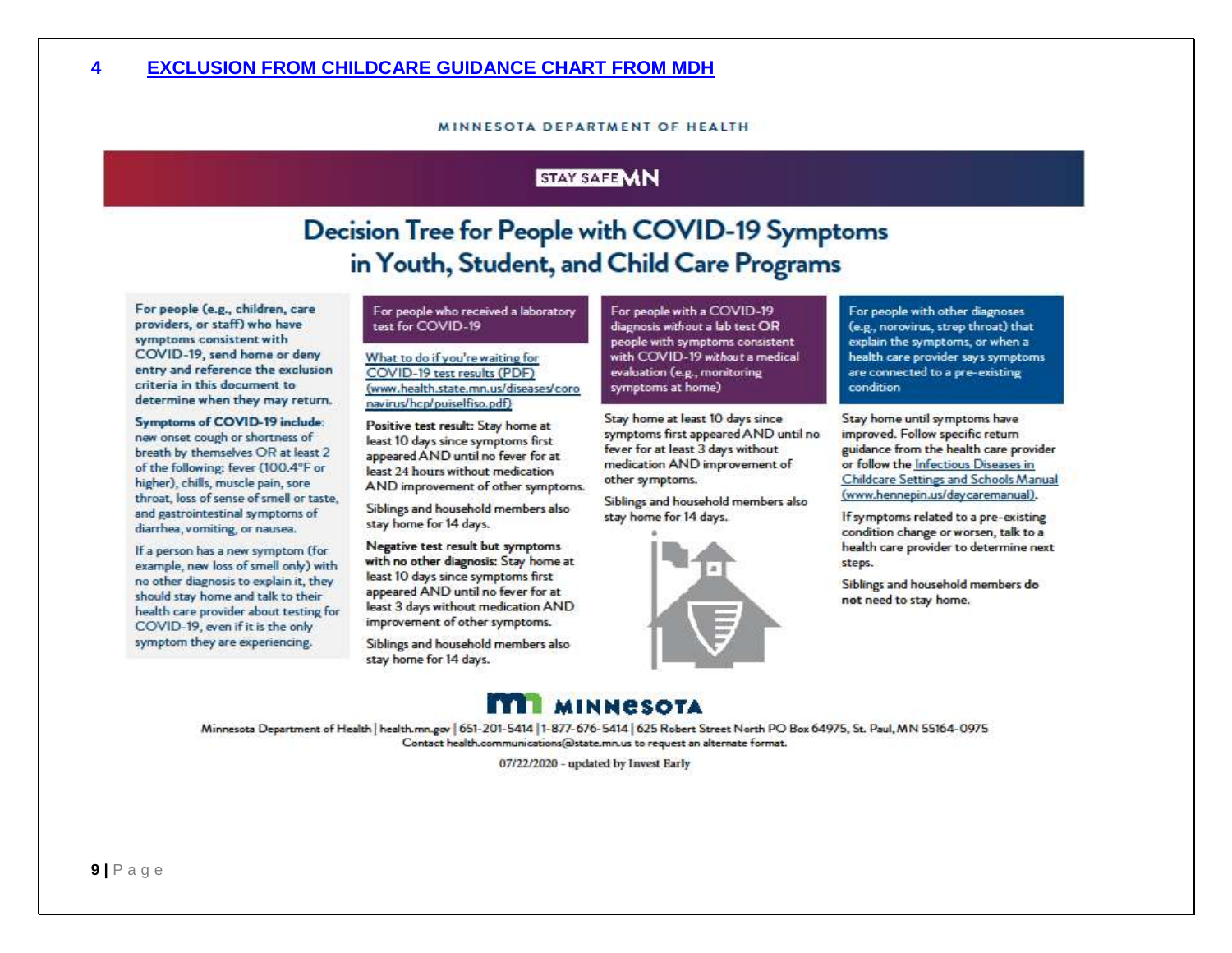#### **5 WHAT TO DO WHEN NOTIFIED OF A LAB-CONFIRMED CASE OF COVID-19 IN A SCHOOL OR CHILD CARE SETTING**

### **STAY SAFE MN**

MI N N E S OT A D E P A R T ME N T O F H E A L T H

## **What To Do When Notified of a Lab-Confirmed Case of COVID-19 in a School or Child Care Setting**

Use the resources below and follow the instructions to help protect staff and children in your child care, school, or camp community while you are waiting for the Minnesota Department of Health (MDH) to complete their case investigation and additional follow-up.

#### **Resources**

- **For information regarding a person who is symptomatic: [Decision Tree for People with COVID-](https://www.health.state.mn.us/diseases/coronavirus/schools/exguide.pdf)19 Symptoms** [in Youth, Student, and Child Care Programs \(PDF\)](https://www.health.state.mn.us/diseases/coronavirus/schools/exguide.pdf) [\(www.health.state.mn.us/diseases/coronavirus/schools/exguide.pdf\).](https://www.health.state.mn.us/diseases/coronavirus/schools/exguide.pdf)
- [What to do if you're waiting for COVID-19 test results \(PDF\)](https://www.health.state.mn.us/diseases/coronavirus/waiting.pdf) [\(www.health.state.mn.us/diseases/coronavirus/waiting.pdf\).](https://www.health.state.mn.us/diseases/coronavirus/waiting.pdf)

You may hear about a positive result from a staff member or parent/guardian before MDH is notified. Should this occur, please reach out to the MDH follow-up team by emailing [health.schoolcc.followup@state.mn.us.](mailto:health.schoolcc.followup@state.mn.us)

The team monitors this inbox seven days a week and provides timely guidance. It is helpful if you can gather additional information (described below) before reaching out to the MDH follow-up team.

## **Information gathering and sharing**

When notified of a confirmed case of COVID-19 involving staff or children in your program or school, gather the following information to share with the MDH follow-up team when you contact them:

**•** Person's (or proxy's) name and phone number, so that MDH can conduct the case investigation in a timely manner.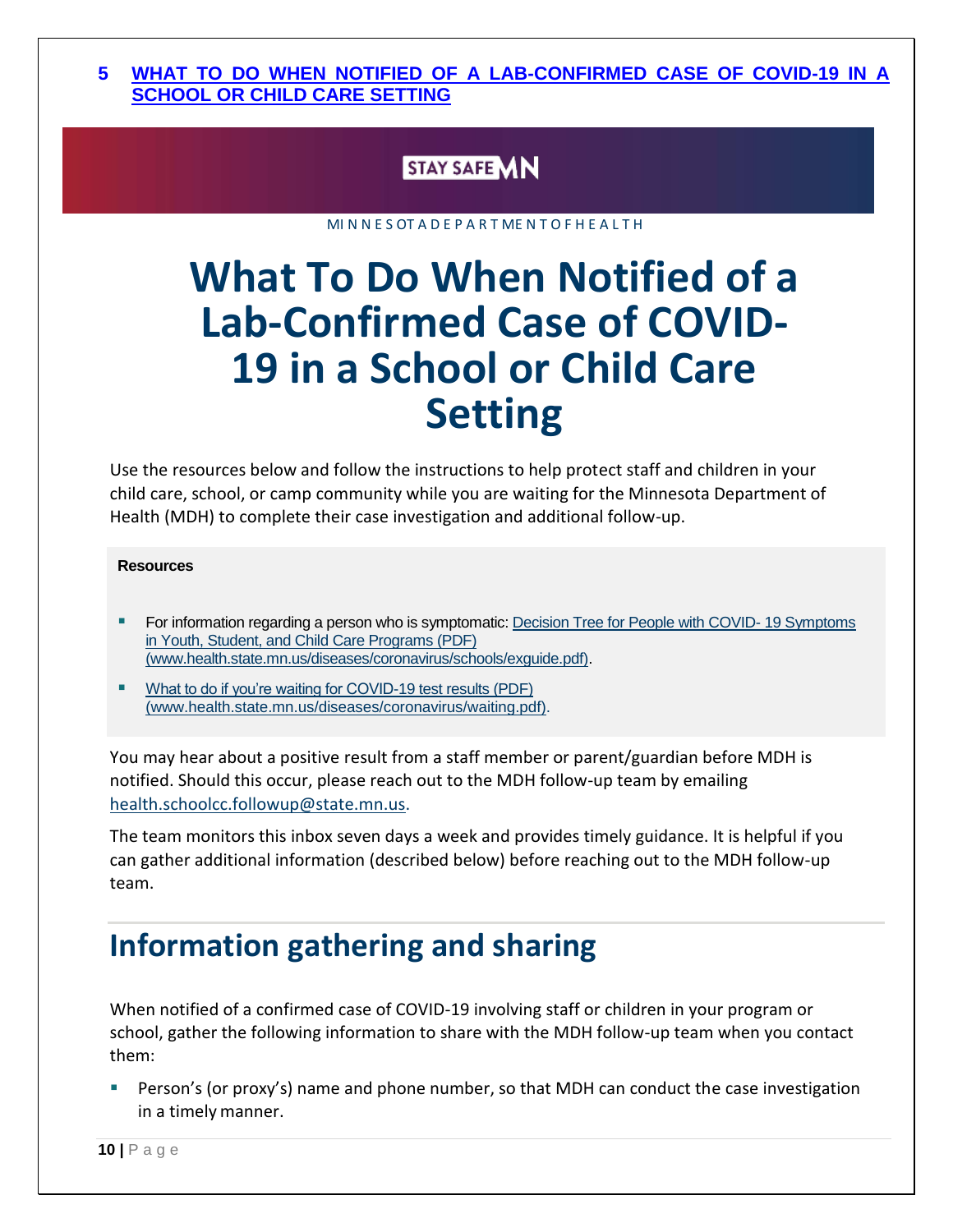- Date the person first developed symptoms.
- If they did not have symptoms, what date were they tested and why were they tested?
- Date(s) the person last worked/attended the child care, school, or camp.
	- **NOTE:** MDH considers the person to be infectious beginning two days (48 hours) prior to symptoms developing, or starting on the date of the test without symptoms through 10 days

after symptoms first developed. Ideally, a person who is symptomatic would not be working/attending, so MDH generally needs to look only at the two days prior to symptoms developing (or date of test) and possibly the day symptoms developed.

## **How MDH uses gathered information**

MDH uses this information to determine any exposures (close contacts) that may have occurred in a school, child care, or youth camp setting. If you do not have this information or are unable to collect it, MDH still wants you to reach out to [health.schoolcc.followup@state.mn.us.](mailto:health.schoolcc.followup@state.mn.us)

### **What is a close contact?**

- A close contact is anyone who was within 6 feet of the person who is sick while they were considered to be infectious, for 15 minutes or more (regardless of whether either person wore a cloth face covering or face shield).
- Schools, child care, and camps must notify all identified close contacts of their exposure to a confirmed case of COVID-19 while maintaining confidentiality in accordance with state and federal law.
- The MDH follow-up team will provide an exclusion letter and a fact sheet that the school, child care, or camp will be asked to give to all close contacts. The exclusion letter and fact sheet share instructions for close contacts, including what they need to do to prevent the spread of COVID-19. MDH has also developed a notification letter that can be sent to families and staff who were not identified to be a close contact of the case; the letter provides general information about the situation and links to COVID-19 resources.

## **Consultation with MDH follow-up team**

Once you have connected with the MDH follow-up team, they will evaluate next steps and provide guidance. The evaluation will take into account the information available, with a focus on those who might be considered close contacts if the person was onsite during their infectious period. MDH will consider the following to inform a recommended plan of action:

- How long was the person on site while potentially infectious?
- Whom did that person come in contact with?
- Was that person with a closed group in one classroom?
- Was that person or classroom mixing with other people or classrooms?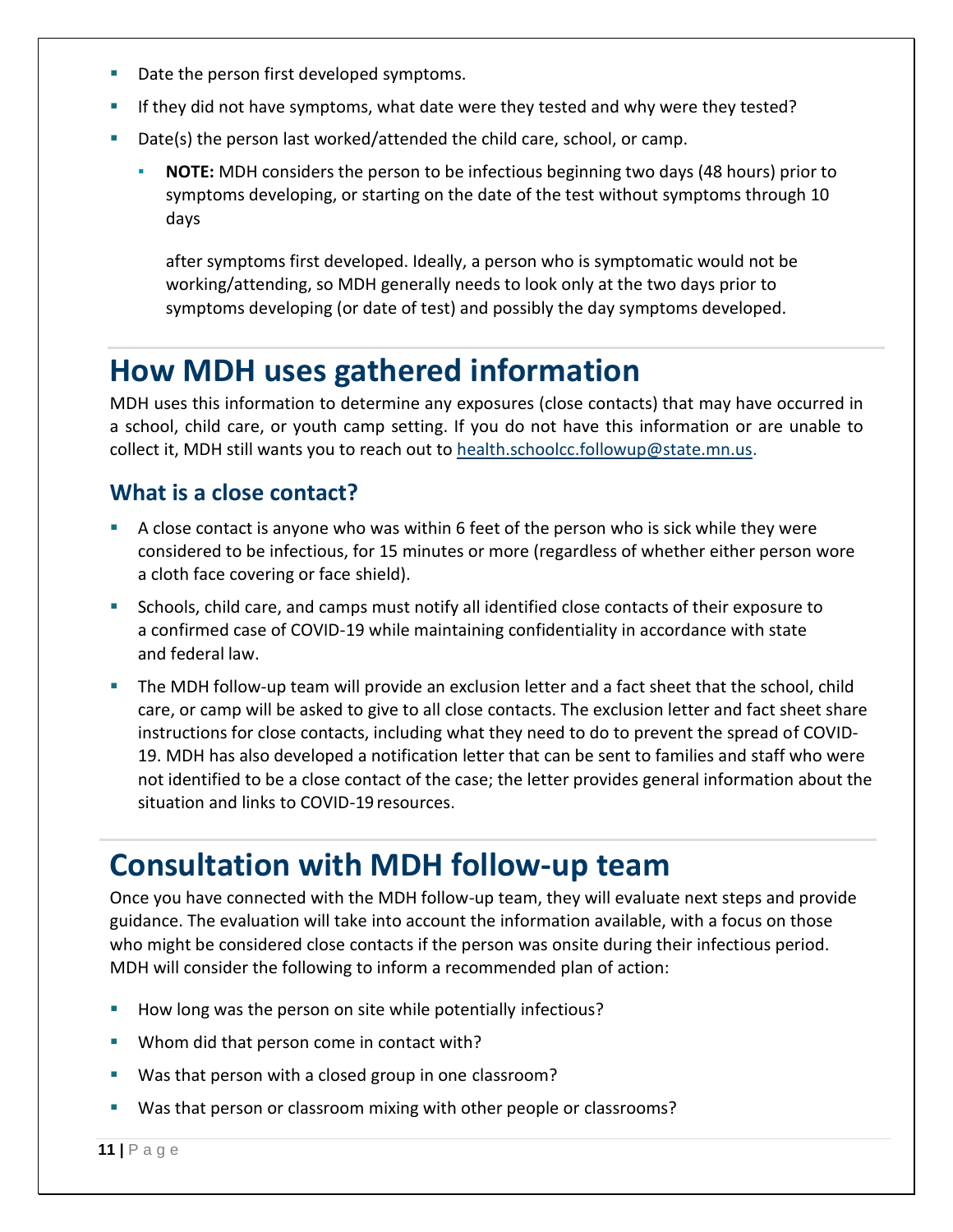Was there intermixing between groups or classrooms?

### **Potential recommendations by MDH**

Below is a list of examples of possible recommendations from MDH. This list does not include all possible recommendations from MDH. Recommendations depend on the extent of the exposure and what mitigation measures were in place at the time of exposure.

- Send notifications to staff and families to alert them of a lab-confirmed case of COVID-19 in the child care, school, or camp community. Templates will be provided by MDH.
- Based on the details provided during the case investigation, MDH may recommend:
	- Exclusion of close contacts, which involves requiring close contacts to stay home for 14 days.
	- **•** Closing an entire classroom, school, child care, or camp setting for 14 days (e.g., an in-home child care where children and staff are consistently in close contact). This will depend on the extent of exposure and whether there is the possibility of ongoing transmission in the program. Any closing decisions should be made in consultation with the MDH follow-up team.
	- Take no further action.

## **Cleaning and disinfecting**

Considerations for cleaning and disinfecting your program's facilities after notification of a confirmed case of COVID-19:

- **E** Review cleaning guidance at COVID-19 Cleaning and Disinfecting Guidance for Schools and [Child](https://www.health.state.mn.us/diseases/coronavirus/schools/clean.html) Care Programs [\(www.health.state.mn.us/diseases/coronavirus/schools/clean.html\).](https://www.health.state.mn.us/diseases/coronavirus/schools/clean.html)
- As long as routine cleaning and disinfecting have been done regularly, additional cleaning measures may not be necessary.
- Depending on when the person with COVID-19 was last on site, it may be difficult to know what areas they were in and what objects or surfaces they may have touched after they becamesick.
- **Email [health.schools.covid19@state.mn.us](mailto:health.schools.covid19@state.mn.us) if you have questions about cleaning after a child** or staff member becomesill.

## **If a parent of a child is diagnosed with COVID-19**

- **E** If the child lives with the parent, the child will be considered a close contact and needs to be excluded from school or child care, and needs to stay at home for 14 days from the date of their last exposure to their parent.
- Children do not represent an exposure risk within your setting solely because their parent tested positive, as long as the child has not had any symptoms.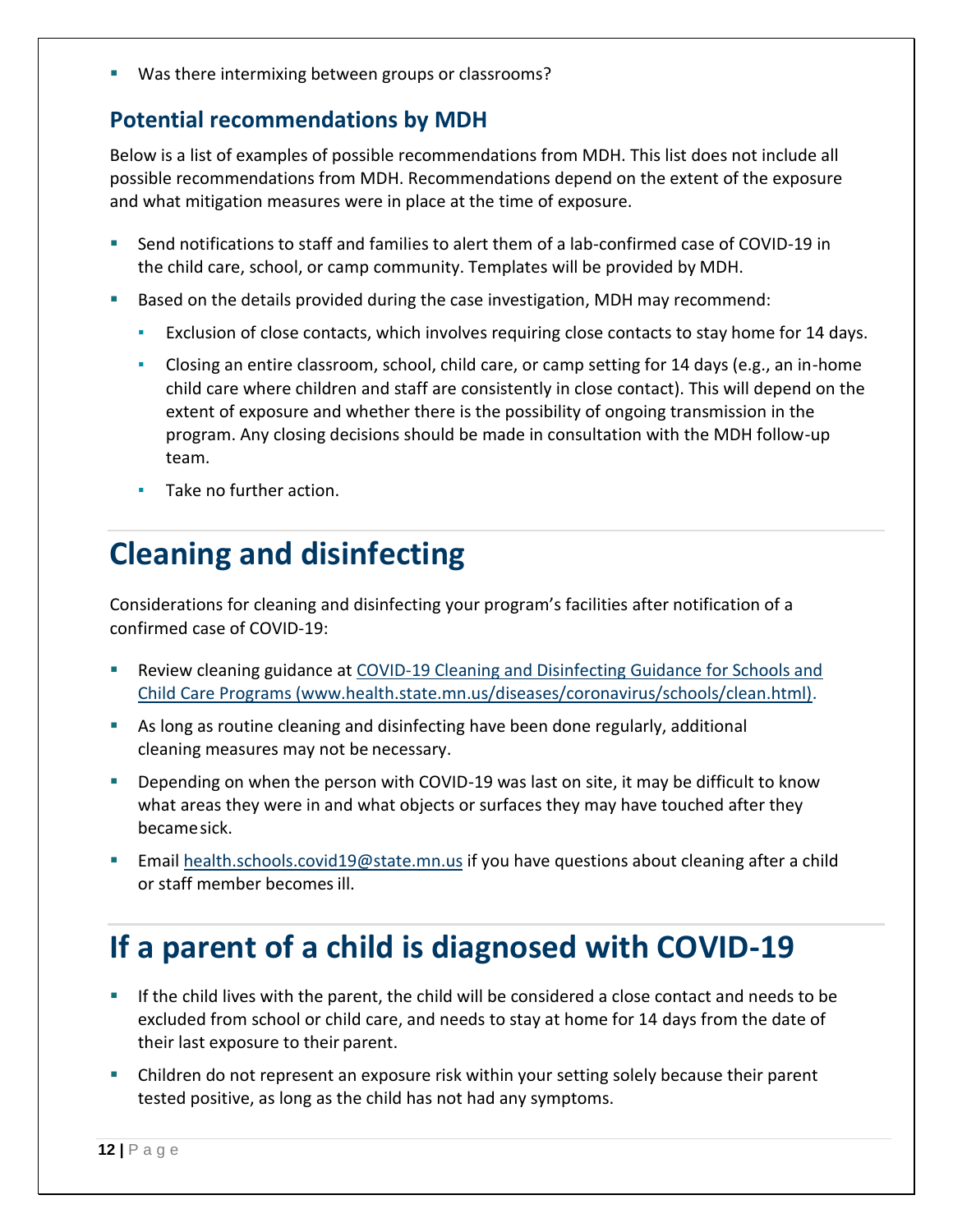- **■** If you have been able to limit the amount of time the parent has been in your setting and there was limited interaction with others, there is a good chance no one would be considered a close contact, and therefore nothing needs to be done.
- MDH doesn't require programs to send a general notification of a positive case in this situation, but can provide a template letter if requested. Contact [health.schools.covid19@state.mn.us](mailto:health.schools.covid19@state.mn.us)

#### <span id="page-12-0"></span>**6 ISOLATION PROCEDURE – IF SOMEONE BECOMES SICK AT THE CHILDCARE CENTER**

Plan to have an isolation room or area (such as a cot in a corner of the classroom) that can be used to isolate a sick child.

If a sick child has been isolated in your facility, clean and disinfect surfaces in your isolation room or area after the sick child has gone home.

#### **If COVID-19 is confirmed in a child or staff member:**

- Close off areas used by the person who is sick.
- Open outside doors and windows to increase air circulation in the areas.
- Wait up to 24 hours or as long as possible before you clean or disinfect to allow respiratory droplets to settle before cleaning and disinfecting.
- Clean and disinfect all areas used by the person who is sick, such as offices, bathrooms, and common areas.

If more than 7 days have passed since the person who is sick visited or used the facility, additional cleaning and disinfection is not necessary.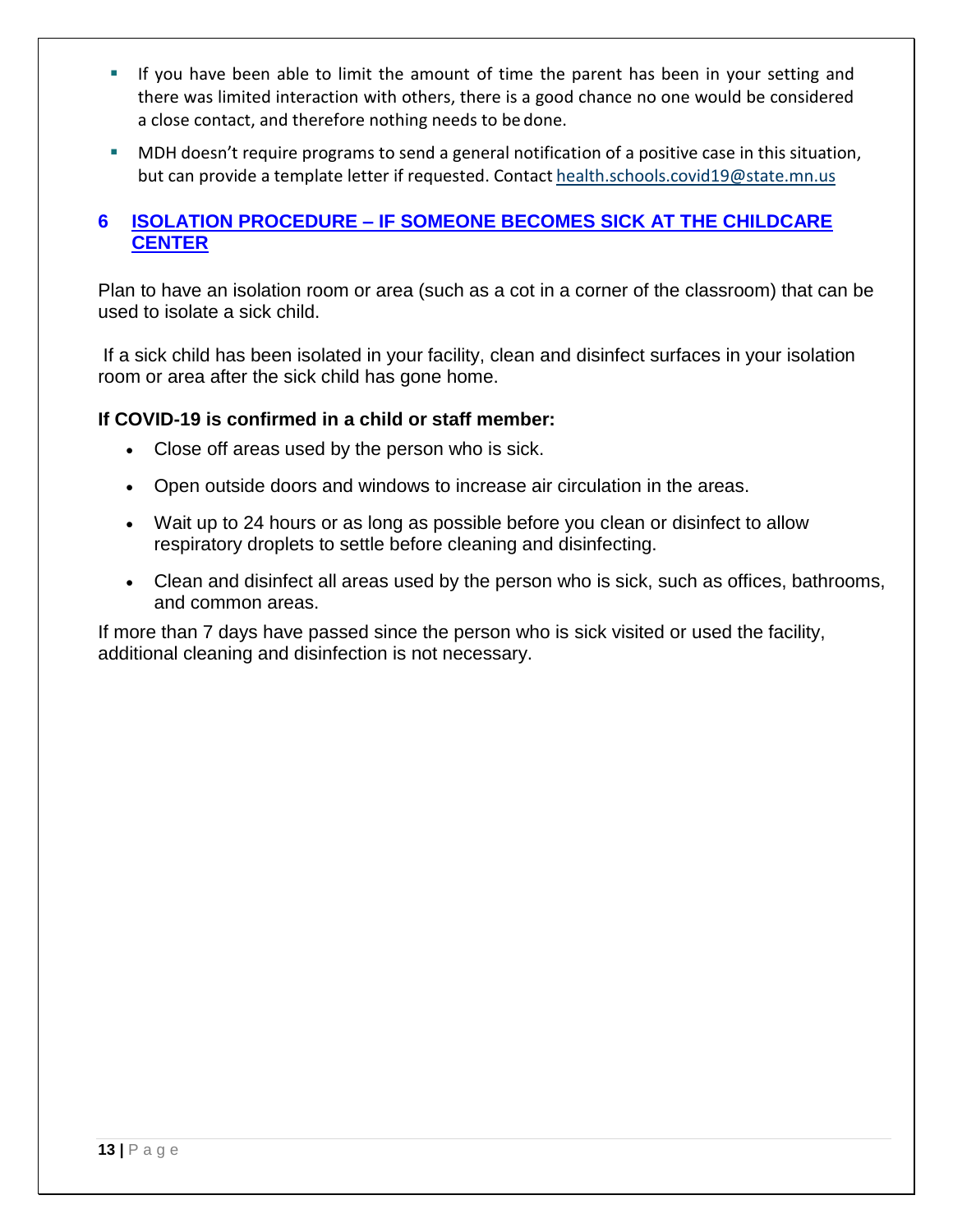|                                                                                                               | Other                            |  |  |  |  |  |  |  |
|---------------------------------------------------------------------------------------------------------------|----------------------------------|--|--|--|--|--|--|--|
|                                                                                                               | Return Date<br>Sibling           |  |  |  |  |  |  |  |
|                                                                                                               | Sibling<br>to Child              |  |  |  |  |  |  |  |
|                                                                                                               | Staff<br>Initials                |  |  |  |  |  |  |  |
| <b>Student Check Off Form for COVID-19</b><br>This form will be provided to staff from the Invest Early Nurse | Return Date<br>Possible<br>First |  |  |  |  |  |  |  |
|                                                                                                               | Symptoms                         |  |  |  |  |  |  |  |
|                                                                                                               | Date Sent<br>Home                |  |  |  |  |  |  |  |
|                                                                                                               | <b>Childs Name</b>               |  |  |  |  |  |  |  |

#### <span id="page-13-0"></span>**7 STUDENT CHECK OFF FORM FOR COVID-19**

A form to track the return date of children sent home from Invest Early facilities.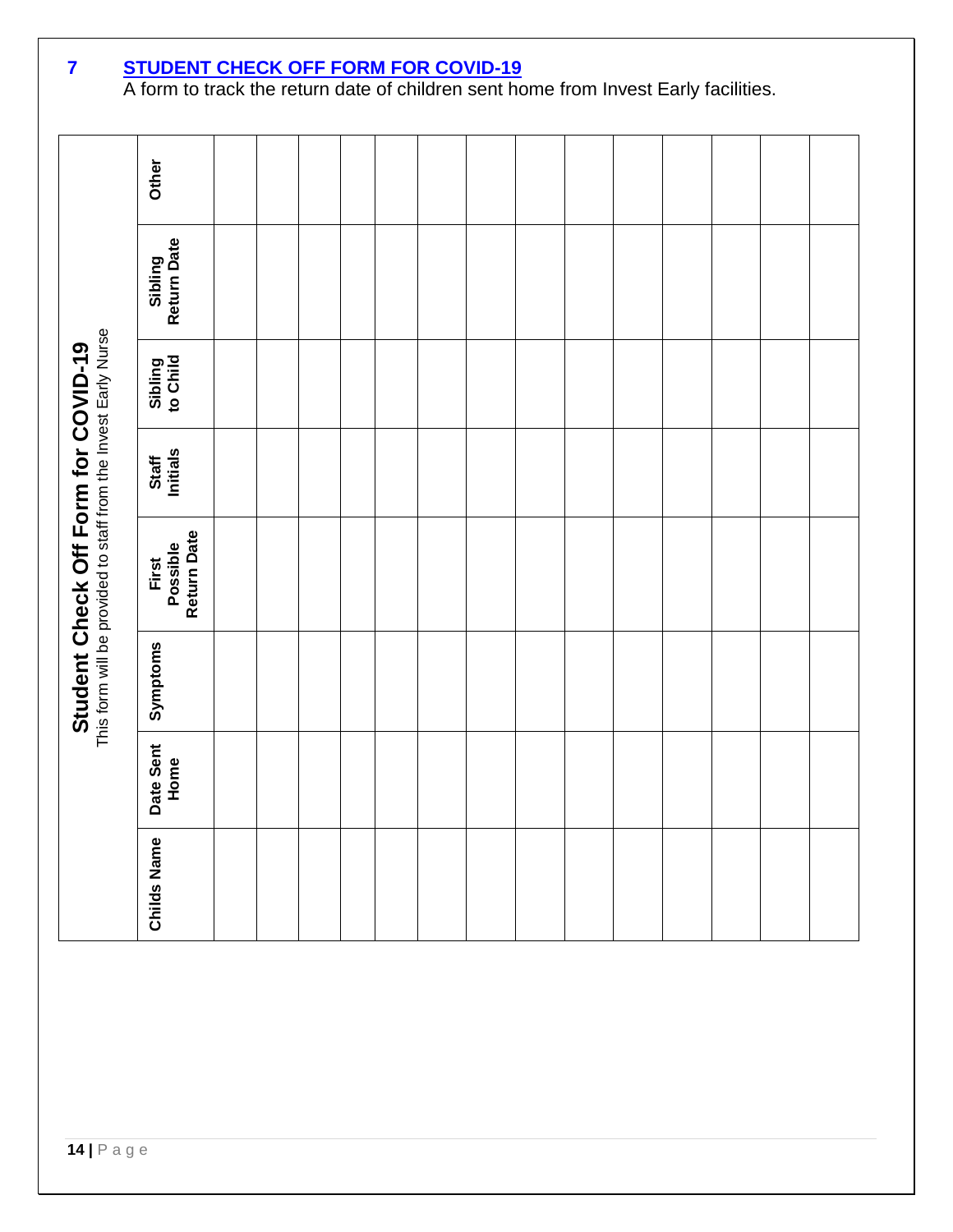#### <span id="page-14-0"></span>**8 MASKING AND GLOVE USE RECOMMENDATIONS**

#### **8.1 Face Coverings in Child Care Settings**

To provide for an effective developmental and educational environment, and to ensure safety for workers, students, and children, child care settings must comply [with the specific requirements outlined below as directed under](https://mn.gov/governor/news/executiveorders.jsp)  [Executive Order 20-81](https://mn.gov/governor/news/executiveorders.jsp) are recommended indoors, child care settings have unique needs that do not always permit universal face coverings when indoors. Child care settings also require additional flexibility surrounding the use of face shields, which increase visibility of facial expressions and lip movements, which is critical to early childhood development and learning.

The Centers for Disease Control and Prevention (CDC) and the American Academy of Pediatrics (AAP) have emphasized that other strategies, such as the practice of "cohorting," or the practice of maintaining smaller, consistent groups or cohorts of children and related workers who avoid intermixing to the extent possible, may be a more effective risk mitigation strategy for settings with younger children than universal face coverings. Child care businesses must document their implementation of the requirements, recommendations, and exceptions in this guidance within their COVID-19 Preparedness Plan, notify families, and offer to provide them a copy. Child care businesses are also required to train staff, other caregivers, and volunteers on the plan, and post the plan in a prominent place so it is accessible to staff, caregivers, and volunteers who need to review it.

Child care settings are defined as: family and group day care homes (licensed under Minnesota Rules, chapter 9502); child care centers (licensed under Minnesota Rules, chapter 9503); certified centers (certified under Minnesota Statutes, chapter 245H); legal non-licensed child care providers (defined under Minnesota Statutes, sec on 119B, subdivision 16); certain license-exempt Head Start, public, and private school programs (defined under Minnesota Statutes, sec on 245A.03, subdivision 2 (a) (5), (13), and (26)); and other Head Start, preschool and prekindergarten programs, serving children 5 and under.

A child care setting may implement a face covering policy that requires more protective actions than those outlined in this guidance or Executive Order 20-81.

#### **8.2 Consistent groupings and cohorts**

To reduce the risk of exposure, child care settings should maintain consistent groups or cohorts of children and related workers, and should take steps to avoid intermixing groups or cohorts of children and workers to the extent possible. For center-based child care settings regulated by the Minnesota Department of Human Services (DHS), refer to previous communication with recommendations for group size limitations for licensed child care centers and certified child care centers. [DHS: Latest informa on about COVID-19 from Licensing](https://mn.gov/dhs/partners-and-providers/licensing/licensing-covid/) [\(https://mn.gov/dhs/partners](https://mn.gov/dhs/partners-and-providers/licensing/licensing-covid/)[and-providers/licensing/licensing-covid/\)](https://mn.gov/dhs/partners-and-providers/licensing/licensing-covid/)

#### **8.3 When a face covering is required for staff and providers**

- All staff working in an indoor care setting must wear a face covering in communal areas (e.g., center or building hallways, lobbies, restrooms, breakrooms, etc.) where groups may intermix. Alternatively, staff may wear a face shield (clear plastic shield that covers the forehead, extends below the chin, and wraps around the sides of the face) when wearing a face covering is problematic (for example, when young children would benefit from viewing staff facial expressions and lip movements to understand what is being said and how words are formed).
	- This requirement does not apply to family and in-home care providers—these providers should refer to the recommendations below.
- Face coverings must be worn at all times by staff who intermix between classrooms.

#### **8.4 When a face covering is recommended, but not required for staff and providers**

- For staff in an indoor classroom or care setting (including family child care and in-home care settings) that are confined to one group or cohort of children. Staff and children are strongly encouraged to wear coverings or shields in these settings to the extent possible, especially when social distancing cannot be maintained, unless wearing a covering or shield would interfere with the early childhood development process.
- This recommendation does not apply to staff who float between rooms such as those helping to cover staff break times or deliver meals. In those cases, staff must be required to wear face coverings.
- For staff in any outdoor space when it is difficult or not possible to maintain social distancing.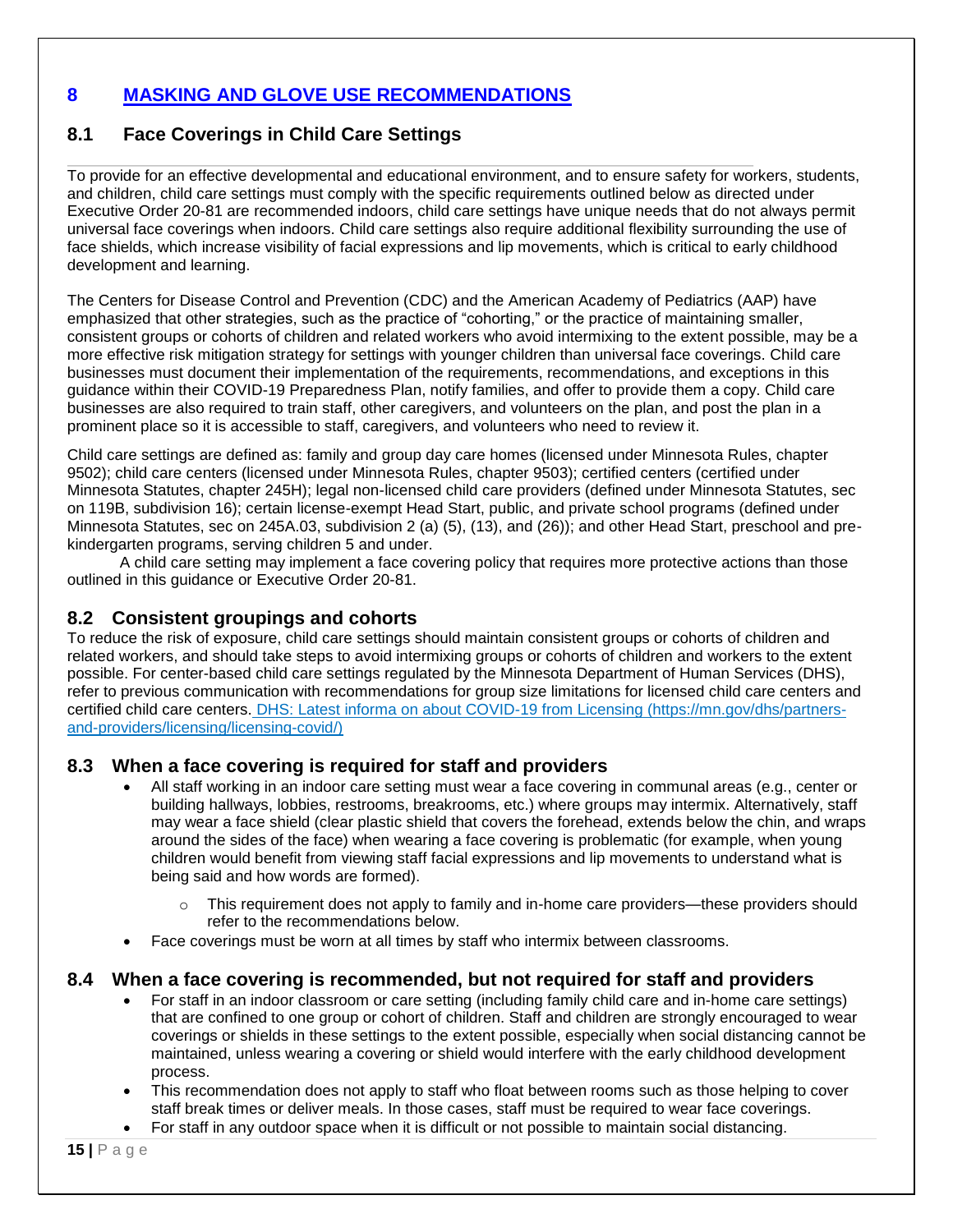#### **8.5 Exemptions to the face covering requirement for staff**

- Staff with a medical condition, mental health condition, or disability that makes it unreasonable for them to wear a face covering. This includes, but is not limited to, people who have a medical condition that compromises their ability to breathe, and people who are unconscious, incapacitated, or otherwise unable to remove a face covering without assistance. They should consider using alternatives to face coverings, including clear face shields.
- Staff who are required to wear a face covering or face shield under this guidance may remove their face covering or shield temporarily to engage in certain activities listed below that make wearing a face covering or shield difficult, provided that social distancing is maintained to the extent feasible:
- When eating or drinking.
- When communicating with a person who is deaf or hard of hearing or has a disability, medical condition, or mental health condition that makes communication with a face covering difficult.
- When participating in physical activity or when engaged in other activities (e.g., presenting, performing, or playing an instrument) that would make it difficult or impractical to wear a face covering or face shield.

#### **8.6 Face coverings for children**

- Children 5 years of age and under are not required to wear a face shield or face covering in a child care setting.
- Children who are under the age of 2 years, or children who are sleeping, unconscious, incapacitated, or otherwise unable to remove a face covering or face shield without assistance; or who cannot tolerate a shield or covering due to a developmental, medical, or behavioral health condition must not wear a face covering or face shield.
- [Children age 2 through 5 years who can reliably wear a face covering or face shield in compliance with](https://www.cdc.gov/coronavirus/2019-ncov/prevent-getting-sick/how-to-wear-cloth-face-coverings.html)  [CDC guidance on How to Wear Cloth Face Coverings](https://www.cdc.gov/coronavirus/2019-ncov/prevent-getting-sick/how-to-wear-cloth-face-coverings.html) [\(https://www.cdc.gov/coronavirus/2019](https://www.cdc.gov/coronavirus/2019-ncov/prevent-getting-sick/how-to-wear-cloth-face-coverings.html) [ncov/prevent-getting-sick/how-to-wear-cloth-face-coverings.html\) may do so. This means they can we](https://www.cdc.gov/coronavirus/2019-ncov/prevent-getting-sick/how-to-wear-cloth-face-coverings.html)ar it without frequently touching or removing it.
- **Optional exemption**: If a child care provider cares for children who are 5 and under, but also cares for children older than 5, the business can exempt children older than 5 from face covering and face shield requirements only if the exemption is clearly communicated in writing with all enrolled families and included in the COVID-19 Preparedness Plan. This is intended to ensure that in cases where a few children attend a program after-school, a provider can determine what is most age-appropriate and supportive of the development and safety for all children in the environment. Again, the policy must be communicated clearly with all enrolled families.
- Which masking requirement do I follow if my city already has a requirement?
	- $\circ$  The Executive Order establishes the minimum face covering requirements for all Minnesotans. If a local government authority (such as a city or county) establishes requirements that are more protective (in that they require face coverings in more situations), those requirements must be followed.

#### **8.7 Key Messages about Face Coverings**

- Be careful not to touch your eyes, nose, and mouth while wearing face coverings or face shields to prevent potential contamination.
- Wash your hands thoroughly before putting on a face covering or face shield.
- Remove your face covering or face shield carefully and wash your hands thoroughly after removing.
- Wash the face covering or face shield after each use.
- Wearing a face covering or face shield does not replace the need to continue frequent hand washing, avoiding touching the face, and practicing social distancing, which are our best tools to help prevent the spread of illness.
- Continue to use your typical systems and processes for cleaning toys, keeping sick children home, washing hands, and other practices that are used every day.
- These actions help to keep the community healthy and safe.
- Face coverings and face shields do not provide adequate protection for others if a person has symptoms compatible with COVID-19. Ill persons should stay at home.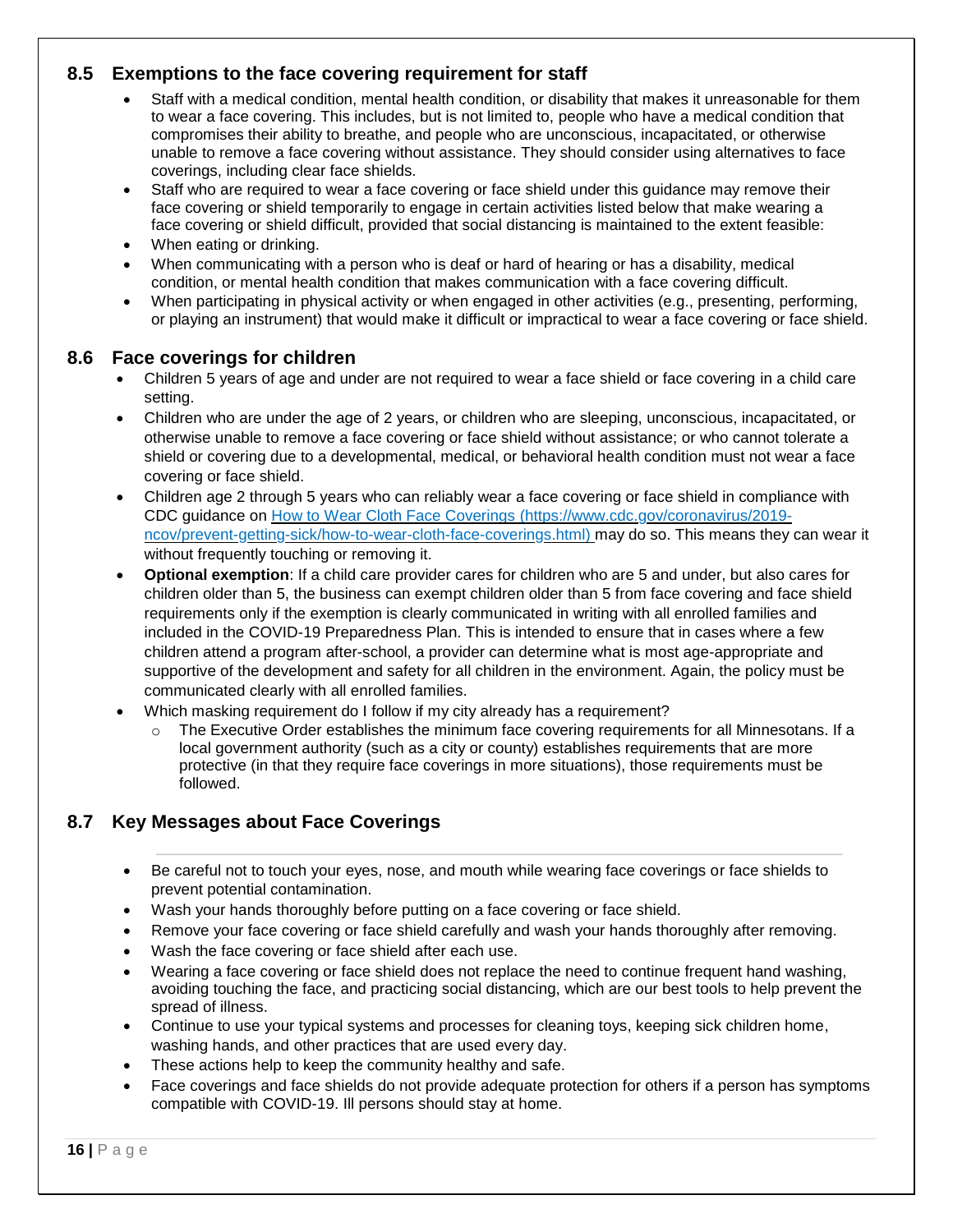#### **8.8 Resources**

[Masks and face coverings](https://www.health.state.mn.us/diseases/coronavirus/prevention.html#masks)

[Face Covering Requirements and Recommendations under Executive Order 20-81](https://www.health.state.mn.us/diseases/coronavirus/facecover.html)

[Frequently Asked Questions about the Requirement to Wear Face Coverings](https://www.health.state.mn.us/diseases/coronavirus/facecoverfaq.html)

[CDC: Use of Cloth Face Coverings to Help Slow the Spread of COVID-19](https://www.cdc.gov/coronavirus/2019-ncov/prevent-getting-sick/diy-cloth-face-coverings.html)

[How to Make Your own Face Covering \(YouTube\)](https://youtu.be/tPx1yqvJgf4)

[CDC: Guidance for Child Care Programs that Remain Open](https://www.cdc.gov/coronavirus/2019-ncov/community/schools-childcare/guidance-for-childcare.html)

[American Academy of Pediatrics: COVID-19 Planning Considerations: Guidance for School Re-entry](https://services.aap.org/en/pages/2019-novel-coronavirus-covid-19-infections/clinical-guidance/covid-19-planning-considerations-return-to-in-person-education-in-schools/)

#### **8.9 Mask and Glove Use and Care from Invest Early Nurse**

#### **8.10 Video**

Please watch the video on mask donning and doffing found on the Google Drive in the COVID-19 folder.

#### **8.11 Placing Mask and Gloves**

- To put a mask on you will need to wash your hands and then place your clean mask on either tying the straps behind your head or fitting the elastic band behind your ears.
- Once you have your mask on avoid contaminating yourself by keeping your hands away from your face and not touching or adjusting the mask.
- Gloves are used to protect your hands from soiled or contaminated materials such as snotty tissues or other duties that require your hands to come into contact with respiratory droplets (like meal time dishes or picking up mouthed toys).
- To remove masks or gloves safely, you must first be able to identify what sites are considered "clean" and what are "contaminated".
- In general, the outside of the mask is considered "contaminated", regardless of whether there is visible soil. Also, the outside of the gloves are contaminated. The areas that are considered "clean" are the parts that will be touched when removing masks or gloves. These include inside of the gloves and the ties, elastic, or ear pieces of the mask.
- If you are wearing gloves and a mask, remove your gloves first. Then using ungloved hands, grasp the "clean" ear or head piece and lift away from face.
- To remove gloves: Using one gloved hand, grasp the outside of the opposite glove near the wrist. Pull and peel the glove away from the hand. The glove should now be turned inside-out, with the contaminated side now on the inside. Hold the removed glove in the opposite gloved hand. Slide one or two fingers of the ungloved hand under the wrist of the remaining glove. Peel glove off from the inside, creating a bag for both gloves. Discard in waste container.
- If you need to remove your mask during the day, wash your hands and then place a clean paper towel on a hard surface where you will place your mask contaminated side down while it is off your face. Now, remove the mask by untying the straps or removing the elastic straps from your ears. Do this in a manner that would not cause anything from the front of the mask (the now contaminated surface) to touch your face or hands. Place you mask contaminated side down (the portion of the mask that was facing out is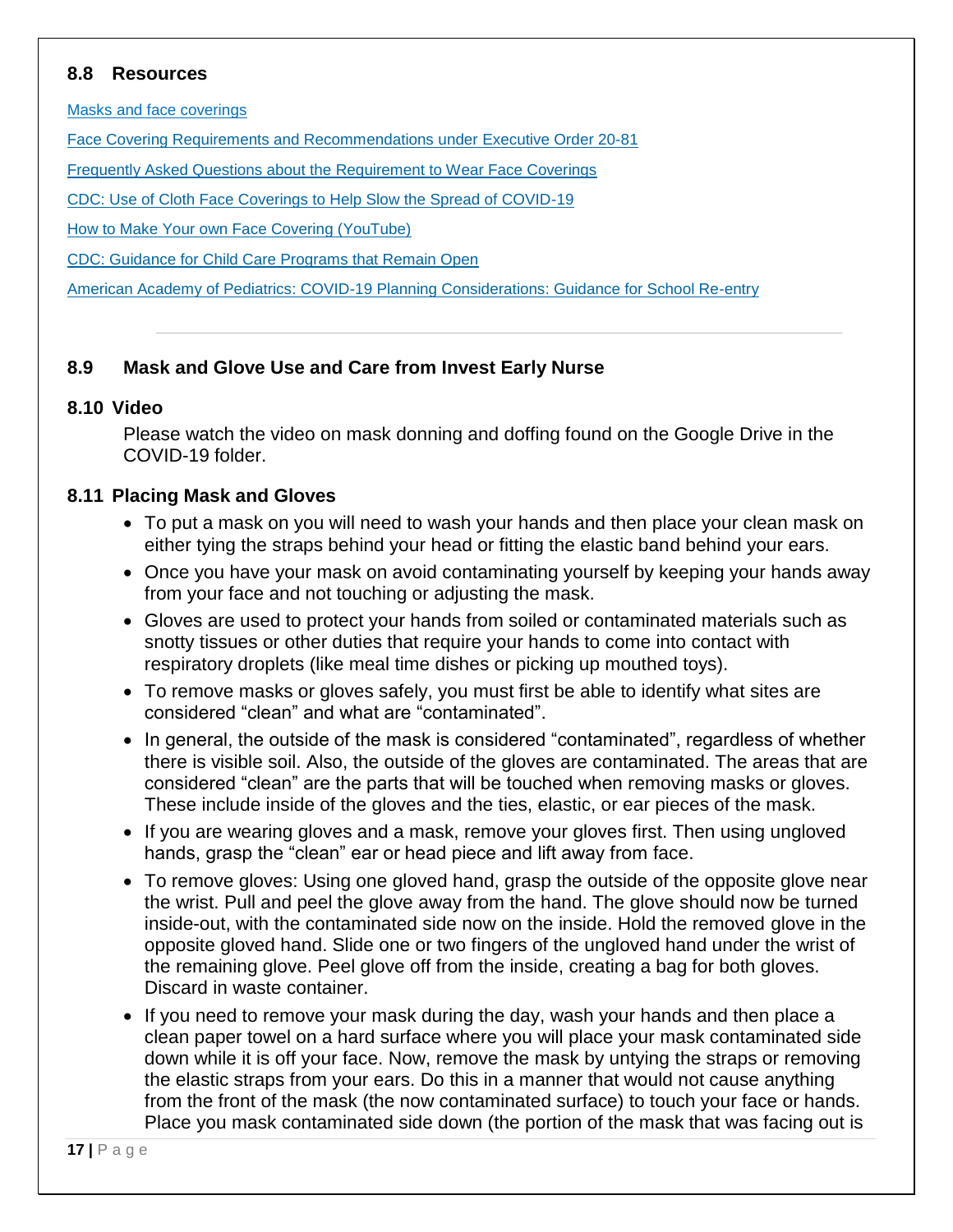considered the contaminated side) onto the paper towel. The towel should be out of the way of children or other staff and not where food is placed. When it is time to put your mask back on do so carefully without touching the contaminated side to your hands or face. Throw way the towel and disinfect the surface where you had the towel.

- At the end of the day, or if your mask becomes saturated with moisture, your mask needs to be washed. Hot soapy water will be effective so either laundering it or washing it and hanging it to dry in your classroom is acceptable. Please try to have a mask that is "yours". You may put your initials on it with permanent marker or find another way to know that it is expressly yours. It is recommended that each person have a second back up mask.
- Remember: Hand hygiene is the cornerstone of preventing infection transmission. You should perform hand hygiene immediately after removing gloves or masks. If your hands become visibly contaminated during glove or mask removal, wash hands before continuing to removing anything else. Wash your hands thoroughly with soap and warm water or, if hands are not visibly contaminated and you do not have the ability to wash with soap and water, use an alcohol-based hand rub.

#### <span id="page-17-0"></span>**9 HEALTHY HAND HYGIENE BEHAVIOR**

- All children, staff, and volunteers should engage in hand hygiene at the following times:
	- $\circ$  Arrival to the facility and after breaks
	- o Before and after preparing food or drinks
	- o Before and after eating or handling food, or feeding children
	- o Before and after administering medication or medical ointment
	- o Before and after diapering
	- o After using the toilet or helping a child use the bathroom
	- $\circ$  After coming in contact with bodily fluid
	- o After handling animals or cleaning up animal waste
	- o After playing outdoors or in sand
	- o After handling garbage
- Wash hands with soap and water for at least 20 seconds. If hands are not visibly dirty, alcohol-based hand sanitizers with at least 60% alcohol can be used if soap and water are not readily available.
- Assist children with handwashing, including infants who cannot wash hands alone.
	- o After assisting children with handwashing, staff should also wash their hands.

#### <span id="page-17-1"></span>**10 CARING FOR INFANTS AND TODDLERS**

Washing, Feeding, or Holding a Child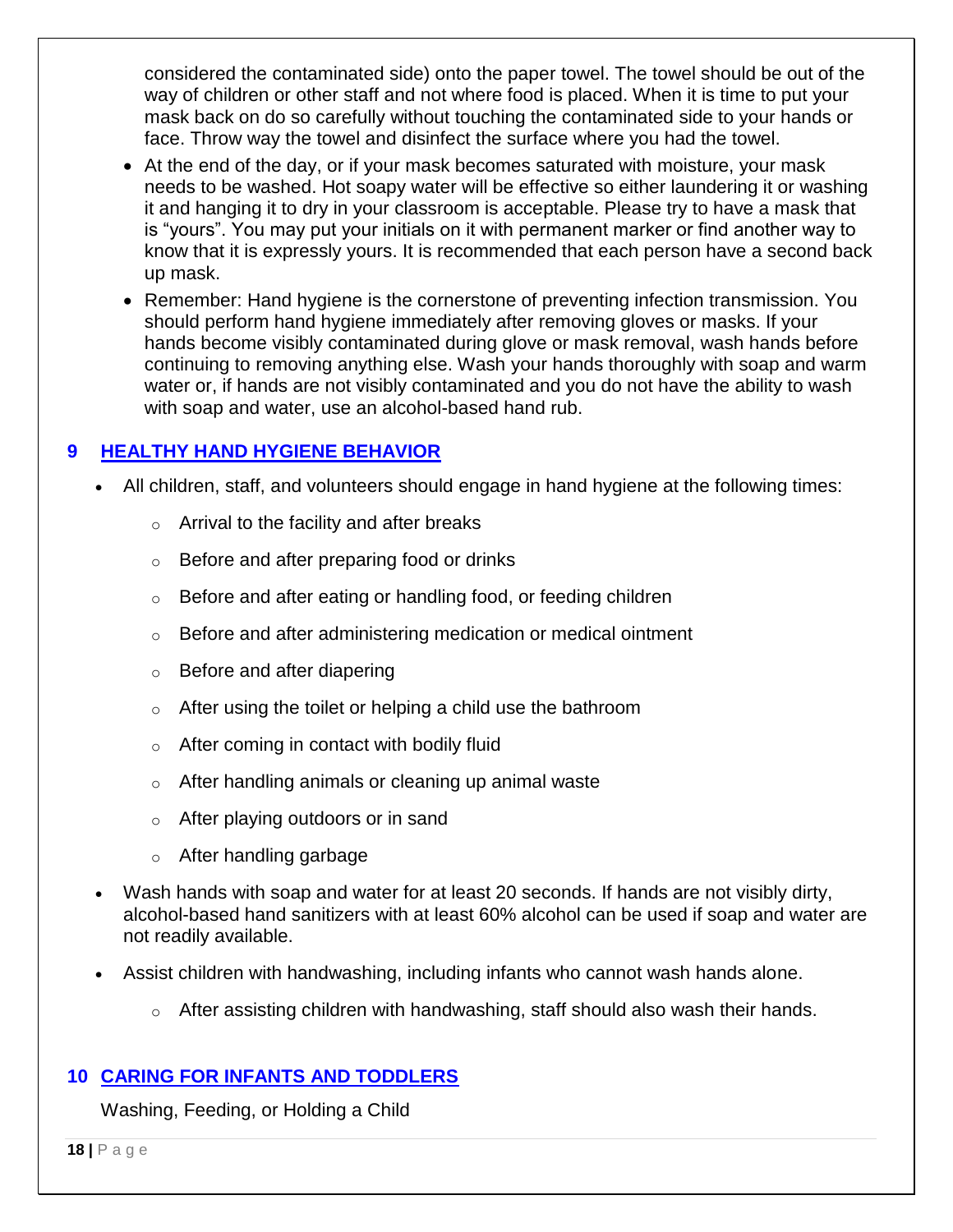It is important to comfort crying, sad, and/or anxious infants and toddlers, and they often need to be held. To the extent possible, when washing, feeding, or holding very young children: Child care providers can protect themselves by wearing an over-large button-down, long sleeved shirt and by wearing long hair up off the collar in a ponytail or other up-do.

• Child care providers should wash their hands, neck, and anywhere touched by a child's secretions.

• Child care providers should change the child's clothes if secretions are on the child's clothes. They should change the button-down shirt, if there are secretions on it, and wash their hands again.

• Contaminated clothes should be placed in a plastic bag or washed in a washing machine.

• Infants, toddlers, and their providers should have multiple changes of clothes on hand in the child care center or home-based child care.

Child care providers should wash their hands before and after handling infant bottles prepared at home or prepared in the facility. Bottles, bottle caps, nipples, and other equipment used for bottle-feeding should be thoroughly cleaned after each use by washing in a dishwasher or by washing with a bottlebrush, soap, and water.

### <span id="page-18-0"></span>**11 FOOD SERVICE WORKER SAFETY INFORMATION FROM MDH**

#### **11.1 How COVID-19 spreads**

The virus that causes COVID-19 is mainly spread by respiratory droplets when someone infected with COVID-19 coughs or sneezes. The droplets containing the virus are expelled and can be breathed in by someone nearby.

It is also possible for the virus to be spread if you touch a surface contaminated with respiratory droplets containing the virus and then touch your eyes, nose, or mouth. The virus cannot enter the body through the skin. Washing your hands for at least 20 seconds and cleaning frequently touched surfaces are good ways to prevent the spread of COVID-19.

#### **11.2 Screen yourself before reporting to work**

Are you feeling sick? If your answer is YES, stay home and notify your supervisor. If you feel sick, you should stay home until symptoms resolve.

Have you experienced symptoms consistent with COVID-19 (new onset cough OR shortness of breath by themselves OR at least two of the following symptoms: fever (100.4°F or higher) chills; muscle pain; sore throat; loss of sense of smell or taste and gastrointestinal symptoms of diarrhea, vomiting, or nausea since your last day at work?

- If you can say YES to any of the above, then you should stay home. Do not report to work until:
	- Stay home at least 10 days since symptoms first appeared AND
	- Until no fever for at least 24 hours without medication AND
	- Improvement of other symptoms

#### **Have you had close contact with someone who was diagnosed or suspected to have COVID-19 within the last 14 days?**

**Close contact is defined as:** Having been within 6 feet of a person who has COVID-19 or might have COVID-19 for longer than 15 minutes. Close contact can occur while caring for, living with, or having a longer than 15 minute visit with someone who has COVID-19.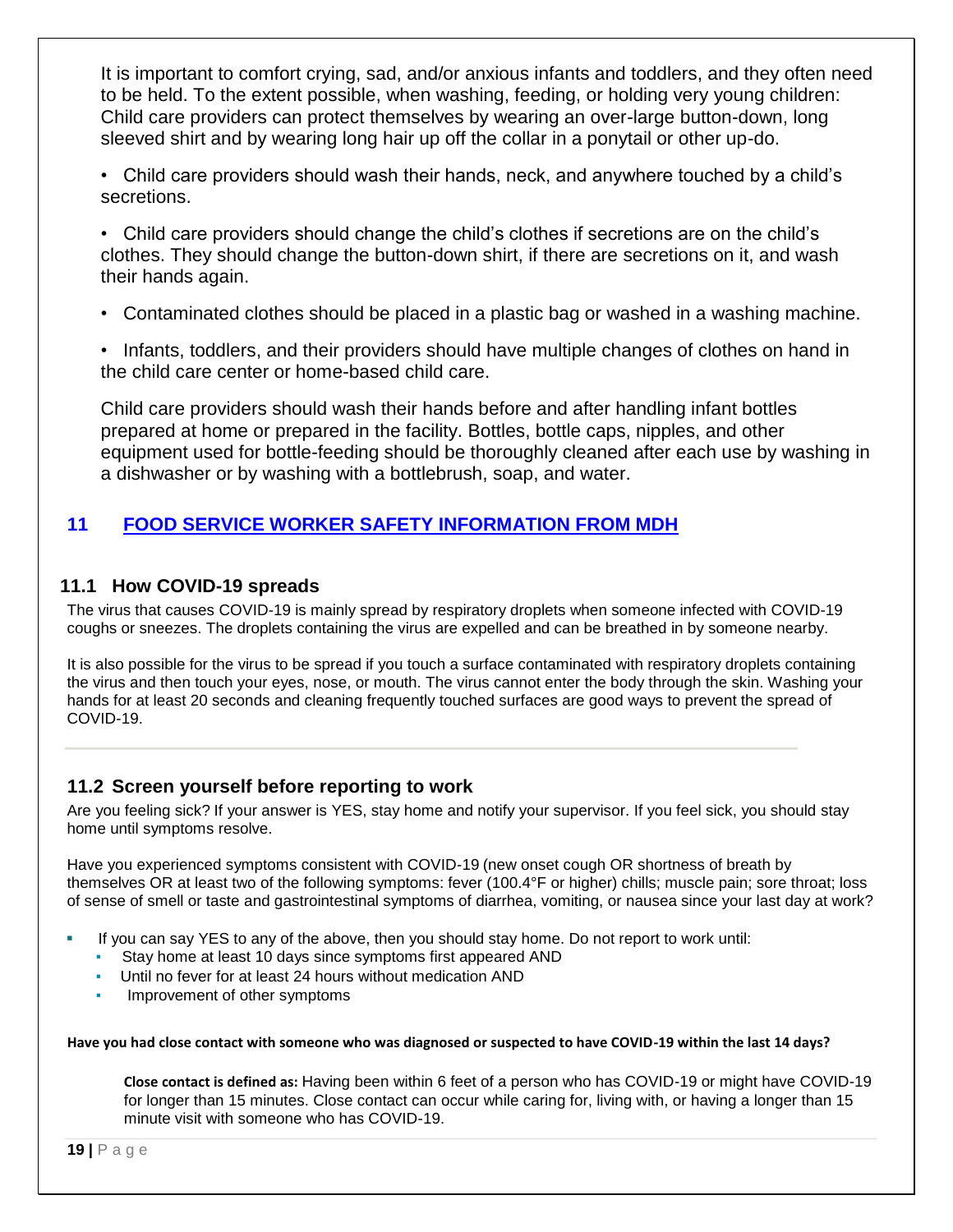If your answer is **YES,** you will need to stay home for 14 days before returning to work.

If you are not sure about your symptoms, talk with your manager, health care provider before deciding to go to work or returning to work. Schools are required to follow the [Decision Tree for](https://www.health.state.mn.us/diseases/coronavirus/schools/exguide.pdf) [People with COVID-19 Symptoms in](https://www.health.state.mn.us/diseases/coronavirus/schools/exguide.pdf)  [Youth, Student, and Child Care Programs \(PDF\)](https://www.health.state.mn.us/diseases/coronavirus/schools/exguide.pdf) [\(www.health.state.mn.us/diseases/coronavirus/schools/exguide.pdf\).](https://www.health.state.mn.us/diseases/coronavirus/schools/exguide.pdf)

**11.3 Monitor your health while at work** 

If you do not feel well for any reason during your workday and begin having new onset of symptoms: fever (100.4°F or higher) chills; muscle pain; sore throat; loss of sense of smell or taste and gastrointestinal symptoms of diarrhea, vomiting, or nausea you should talk with your manager, then go directly home.

#### **11.4 Wash your hands often while at work**

Wash your hands only in sinks designated for hand washing. Do not wash your hands in sinks used for utensils, food preparation or other services. Keep the designated handwashing area clear of any soiled kitchen utensils. Wash your hands for at least 20 seconds.

- Wet your hands with warm running water.
- Apply soap.
- Rub your hands for 10 to 15 seconds.
- Rinse your hands.
- Dry your hands.
- Keep your hands clean.
- Gloves, wet-wipes, or hand sanitizers are not substitutes for proper hand washing.

#### **11.5 When to wash your hands**

- Before starting to work with food, utensils, or equipment.
- Before putting on gloves.
- When switching between raw foods and ready-to-eat foods.
- After handling soiled utensils and equipment.
- **E** After coughing, sneezing, using a tissue, or using tobacco products.
- After eating and drinking.
- After touching skin, face, hair.
- After handling animals.
- After using the bathroom.
- As often as needed during food preparation and when changing tasks.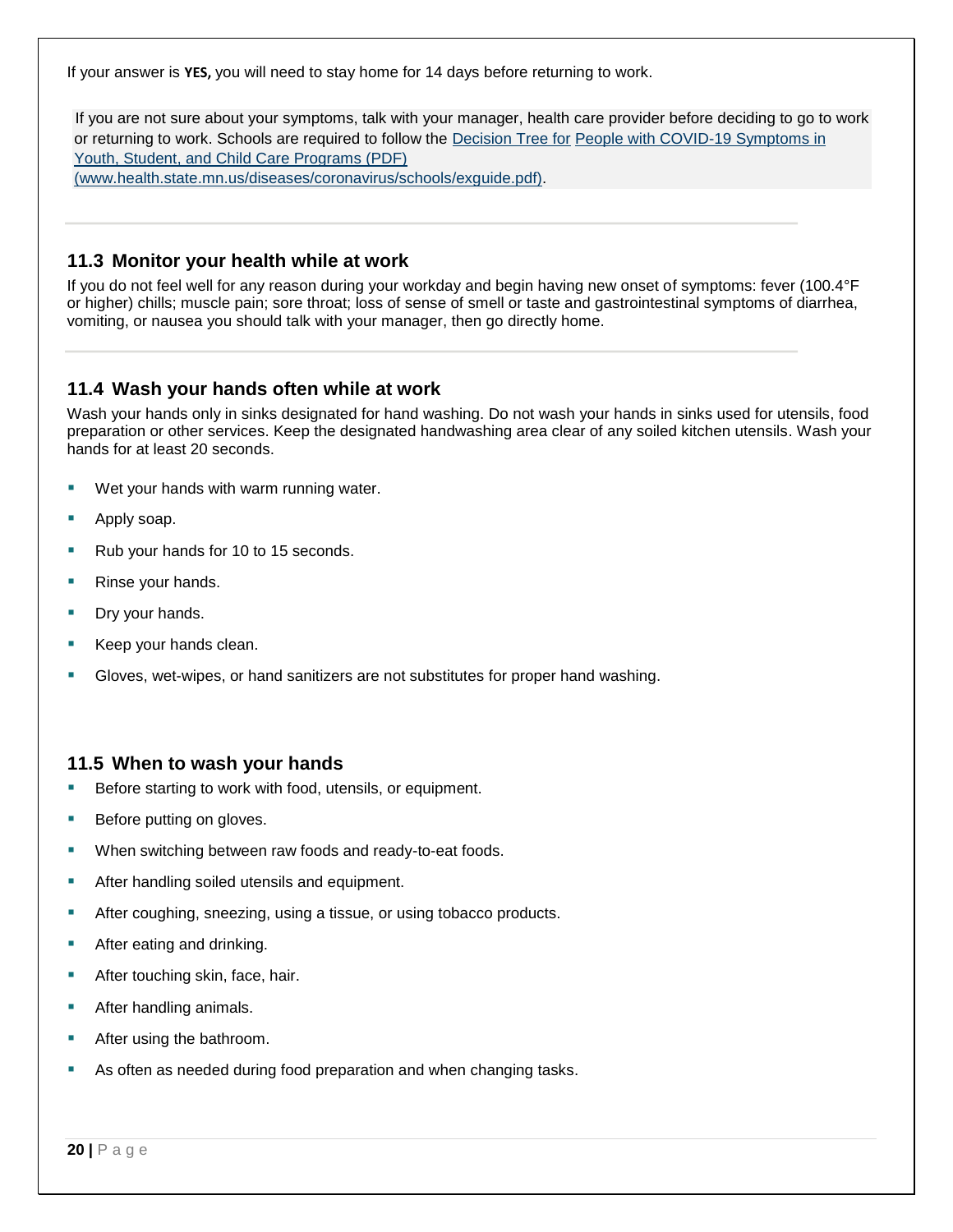[▪](https://www.health.state.mn.us/communities/environment/food/docs/fs/handwashfs.pdf) [Handwashing for Employees \(PDF\)](https://www.health.state.mn.us/communities/environment/food/docs/fs/handwashfs.pdf) [\(www.health.state.mn.us/communities/environment/food/docs/fs/handwashfs.pdf\)](https://www.health.state.mn.us/communities/environment/food/docs/fs/handwashfs.pdf)

## **When should I wear gloves during food preparation?**

The U.S. Food and Drug Administration (FDA) Food Code recommendations for hand washing and glove use in food service and retail food stores have not changed as a result of the COVID-19 pandemic (Food Code 2017 Section 2- 301.11). "With limited exceptions, employees may not contact exposed, ready-to eat foods with their bare hands and shall use suitable utensils such as deli tissue, spatulas, tongs, single use gloves, or dispensing equipment" (Food Code 2017 Section 3-301.11). Gloves are not a substitute for hand washing or hand hygiene.

If your task requires direct contact with ready-to-eat food, wash your hands and the exposed portions of your arms for 20 seconds before putting on gloves and before touching food or food-contact surfaces. Wash your hands immediately after removing gloves.

**Resources**

- **[FDA Retail Food Protection: Employee Health and Personal Hygiene Handbook](https://www.fda.gov/food/retail-food-industryregulatory-assistance-training/retail-food-protection-employee-health-and-personal-hygiene-handbook)** [\(www.fda.gov/food/retail-food-industryregulatory-assistance-training/retail-food](https://www.fda.gov/food/retail-food-industryregulatory-assistance-training/retail-food-protection-employee-health-and-personal-hygiene-handbook)[protectionemployee-health-and-personal-hygiene-handbook\)](https://www.fda.gov/food/retail-food-industryregulatory-assistance-training/retail-food-protection-employee-health-and-personal-hygiene-handbook)
- [Preventing Contamination from Hands \(PDF\)](https://www.health.state.mn.us/communities/environment/food/docs/fs/nohandcontfs.pdf) [\(www.health.state.mn.us/communities/environment/food/docs/fs/nohandcontfs.pdf\)](https://www.health.state.mn.us/communities/environment/food/docs/fs/nohandcontfs.pdf)

## **When should I wear a face covering during food prep or during food distribution?**

As of July 25, 2020, people in Minnesota are required to wear a face covering in all public indoor spaces and indoor businesses, per Executive Order 20-81. This requirement includes food service workers when at work in an indoor setting, including but not limited to when they are involved in food preparation or distribution.

- The Executive Order provides exemptions for people with medical conditions, mental health conditions, or disabilities that makes them unable to tolerate wearing a face covering.
- If a food service worker is unable to wear a face covering for one of the reasons listed above, or because of work conditions that would make wearing a face covering difficult or unsafe (e.g., due to high temperatures), workers may use face covering alternatives, such as a face shield.

The Executive Order also includes a number of additional face covering recommendations and provides several situations where face coverings may be removed temporarily, provided that social distancing is maintained. For more detailed guidance about the requirements of Executive Order 20-81, visit:

- **[Executive Orders from Governor Walz \(mn.gov/governor/news/executiveorders.jsp\)](https://mn.gov/governor/news/executiveorders.jsp)**
- Masks and face coverings (www.health.state.mn.us/diseases/coronavirus/prevention.html#masks)
- **E** [Face Covering Requirements and Recommendations under Executive Order 20-81](https://www.health.state.mn.us/diseases/coronavirus/facecover.html) [\(www.health.state.mn.us/diseases/coronavirus/facecover.html\)](https://www.health.state.mn.us/diseases/coronavirus/facecover.html)
- **Example 1 [Frequently Asked Questions About the Requirement to Wear Face Coverings](https://www.health.state.mn.us/diseases/coronavirus/facecoverfaq.html)** [\(www.health.state.mn.us/diseases/coronavirus/facecoverfaq.html\)](https://www.health.state.mn.us/diseases/coronavirus/facecoverfaq.html)

Wearing a face covering is not a substitute for frequent hand washing, avoiding touching the face, and practicing social distancing, which are our best tools to help prevent the spread of illness.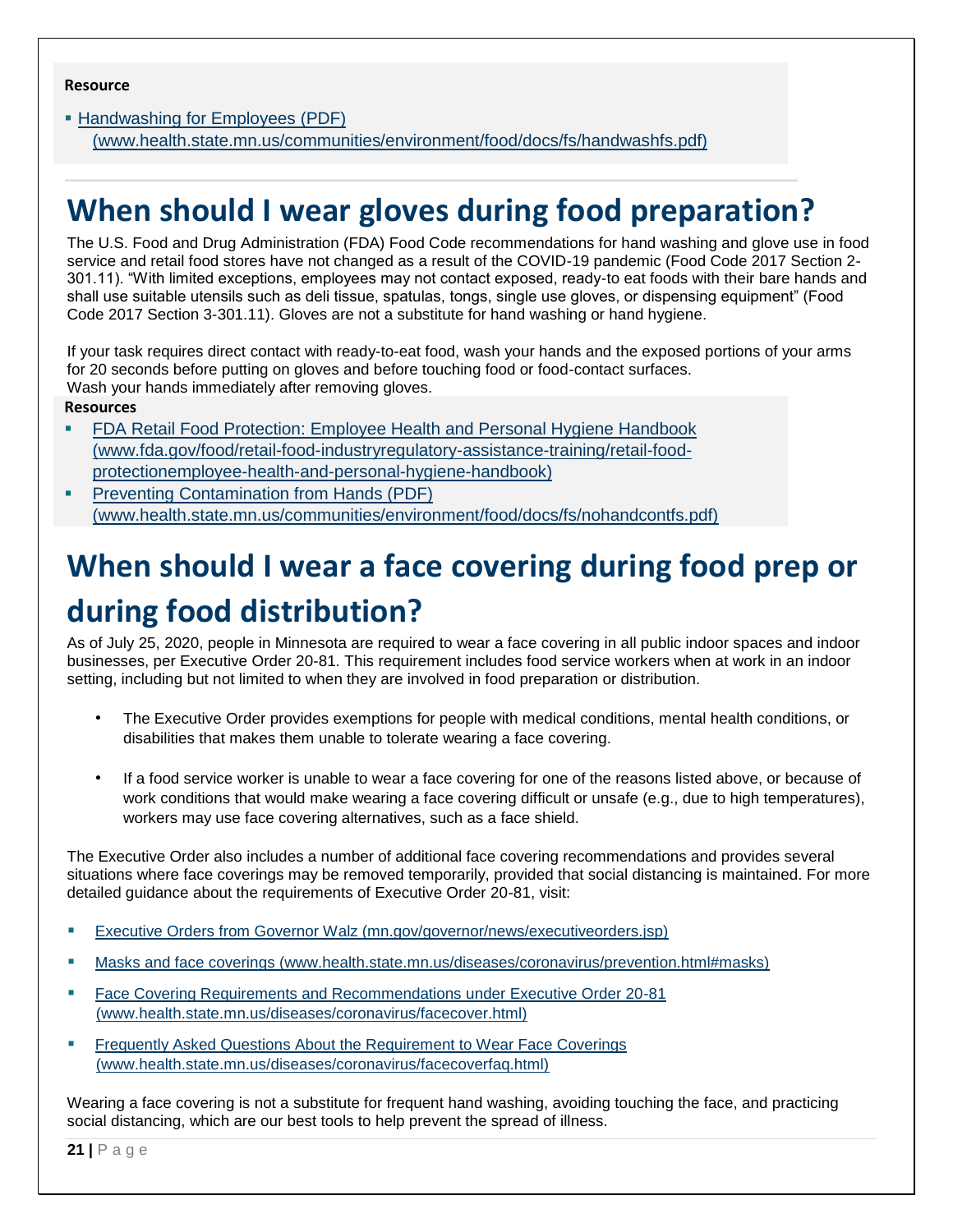#### **Resources**

- [Use of Cloth Face Coverings to Help Slow the Spread of COVID-19](https://www.cdc.gov/coronavirus/2019-ncov/prevent-getting-sick/diy-cloth-face-coverings.html) [\(www.cdc.gov/coronavirus/2019-ncov/prevent-getting-sick/diy-cloth-face-coverings.html\)](https://www.cdc.gov/coronavirus/2019-ncov/prevent-getting-sick/diy-cloth-face-coverings.html)
- Video: How to Sew a [Simple Fabric Face Mask \(YouTube\)](https://www.youtube.com/watch?v=sOJ_sm137fQ) [\(www.youtube.com/watch?v=sOJ\\_sm137fQ\)](https://www.youtube.com/watch?v=sOJ_sm137fQ)

## **How should workers maintain social distancing in a food prep area?**

To prevent COVID-19 transmission, practice social distancing, which means maintaining approximately **6 feet of separation** between people as much as possible.



- Food workers should evaluate their current space for food preparation and allow for at least 6 feet of separation between themselves while performing required tasks.
- **·** If space permits, food workers should be assigned a repetitive task that will prevent them from having to move to another part of the kitchen/food prep area for additional kitchen supplies or other needs. MDH understands that this might not always be practical due to the size and logistics of the current kitchen workspace.

#### **11.6 Resources for cleaning and disinfecting your facility**

In addition to proper handwashing, routinely clean and disinfect work surfaces.

- [Cleaning and Disinfecting Your Facility \(www.cdc.gov/coronavirus/2019ncov/community/disinfecting-building](https://www.cdc.gov/coronavirus/2019-ncov/community/disinfecting-building-facility.html)[facility.html\)](https://www.cdc.gov/coronavirus/2019-ncov/community/disinfecting-building-facility.html)
- [EPA List N: Disinfectants for Use Against SARS–CoV-2 \(www.epa.gov/pesticide-registration/list-ndisinfectants](https://www.epa.gov/pesticide-registration/list-n-disinfectants-use-against-sars-cov-2)[use-against-sars-cov-2\)](https://www.epa.gov/pesticide-registration/list-n-disinfectants-use-against-sars-cov-2)



Minnesota Department of Health | health.mn.gov | 651-201-5000 625 Robert Street North PO Box 64975, St. Paul, MN 55164-0975

Contact health.communications@state.mn.us to request an alternate format.

07/22/2020

#### **11.7 Meals & Snacks**

• Wear mask while preparing all food.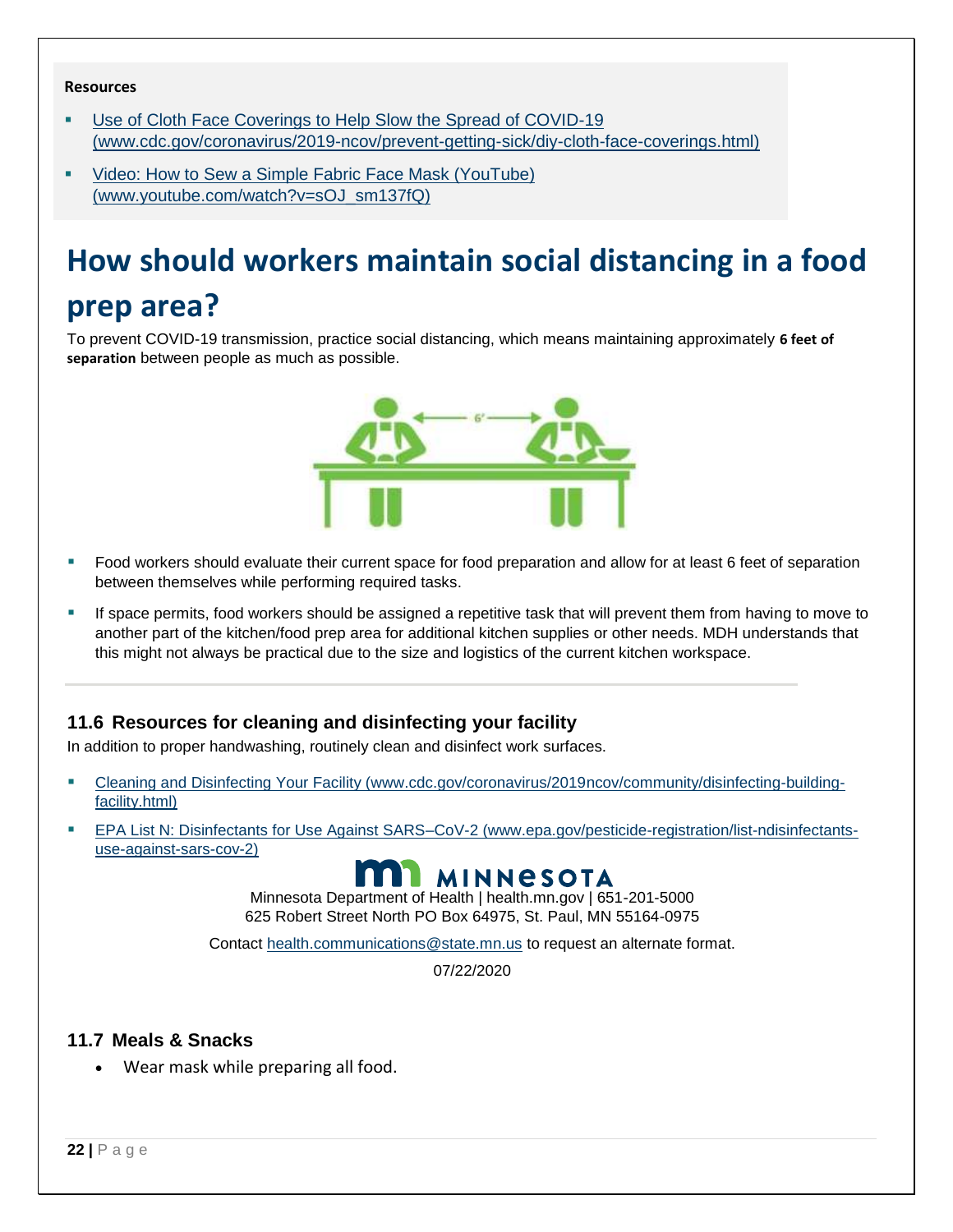- If a cafeteria or group dining room is typically used, serve meals in classrooms instead. If meals are typically served family-style, plate each child's meal to serve it so that multiple children are not using the same serving utensils.
- Food preparation should not be done by the same staff who diaper children.
- Sinks used for food preparation should not be used for any other purposes.
- Caregivers should ensure children wash hands prior to and immediately after eating.
- Caregivers should wash their hands before preparing food and after helping children to eat.

#### <span id="page-22-0"></span>**12 CLEANING & DISINFECTING YOUR FACILITY FROM CDC**

Everyday Steps, Steps When Someone is Sick, and Considerations for Employers

**12.1** How to clean and disinfect

#### **Clean**

•

- **Wear disposable gloves** to clean and disinfect.
- **Clean surfaces using soap and water, then use disinfectant.**
- Cleaning with soap and water **reduces number of germs, dirt and impurities** on the surface. **Disinfecting kills germs** on surfaces.
- **Practice routine cleaning** of frequently touched surfaces.
	- o More frequent cleaning and disinfection may be required based on level of use.
	- $\circ$  Surfaces and objects in public places, such as shopping carts and point of sale keypads should be cleaned and disinfected before each use.

#### • **High touch surfaces include:**

o Tables, doorknobs, light switches, countertops, handles, desks, phones, keyboards, toilets, faucets, sinks, etc.

#### **Disinfect**

- **Recommend use of [EPA-registered household disinfectantexternal](https://www.epa.gov/pesticide-registration/list-n-disinfectants-use-against-sars-cov-2) icon. Follow the instructions on the label** to ensure safe and effective use of the product. Many products recommend:
	- o Keeping surface wet for a period of time (see product label).
	- o Precautions such as wearing gloves and making sure you have good ventilation during use of the product.
- **Diluted household bleach solutions may also be used** if appropriate for the surface.
	- o Check the label to see if your bleach is intended for disinfection, and ensure the product is not past its expiration date. Some bleaches, such as those designed for safe use on colored clothing or for whitening may not be suitable for disinfection.
	- o Unexpired household bleach will be effective against coronaviruses when properly diluted.

**Follow manufacturer's instructions** for application and proper ventilation. Never mix household bleach with ammonia or any other cleanser. **Leave solution** on the surface for **at least 1 minute.**

**To make a bleach solution**, mix: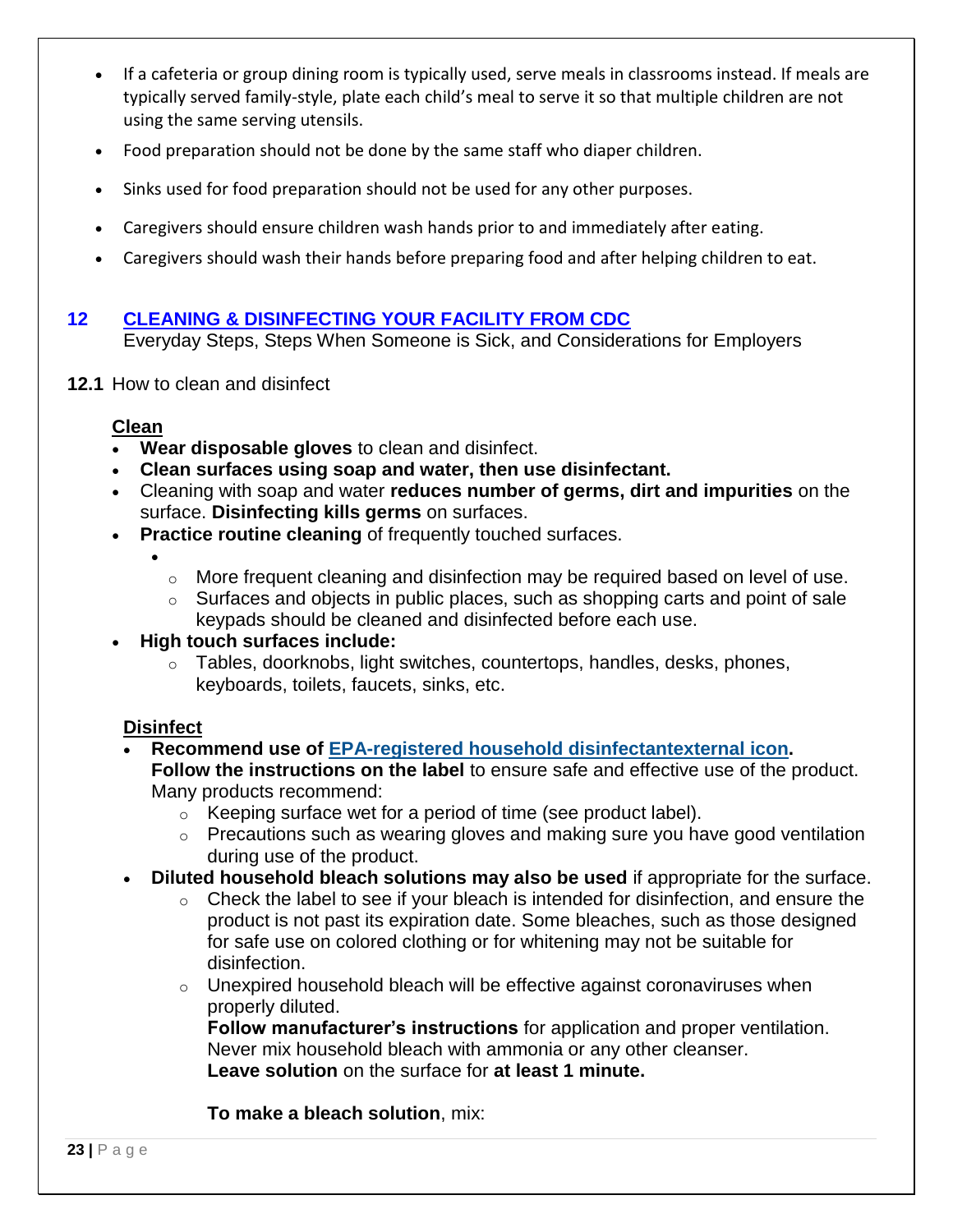- $\circ$  5 tablespoons (1/3<sup>rd</sup> cup) bleach per gallon of water OR
- o 4 teaspoons bleach per quart of water
- Bleach solutions will be effective for disinfection up to 24 hours.
- **Alcohol solutions with at least 70% alcohol may also be used.**

#### **Soft Surfaces**

For soft surfaces such as carpeted floor, rugs, and drapes

- **Clean the surface using soap and water** or with cleaners appropriate for use on these surfaces.
- **Launder items** (if possible) according to the manufacturer's instructions. Use the warmest appropriate water setting and dry items completely. OR
- **Disinfect with an EPA-registered household disinfectant.** [These](https://www.epa.gov/pesticide-registration/list-n-disinfectants-use-against-sars-cov-2)  [disinfectantsexternal](https://www.epa.gov/pesticide-registration/list-n-disinfectants-use-against-sars-cov-2) icon meet EPA's criteria for use against COVID-19.
- **[Vacuum as usual](https://www.cdc.gov/coronavirus/2019-ncov/faq.html#Cleaning-and-Disinfection)**.

#### **Electronics**

For electronics, such as tablets, touch screens, keyboards, remote controls, and ATM machines

- Consider putting a **wipeable cover** on electronics.
- **Follow manufacturer's instruction** for cleaning and disinfecting.
	- o If no guidance, **use alcohol-based wipes or sprays containing at least 70% alcohol**. Dry surface thoroughly.

#### **Laundry**

For clothing, towels, linens and other items

- Launder items according to the manufacturer's instructions. Use the warmest appropriate water setting and dry items completely.
- **Wear disposable gloves** when handling dirty laundry from a person who is sick.
- Dirty laundry from a person who is sick can be washed with other people's items.
- **Do not shake** dirty laundry.
- Clean and **disinfect clothes hampers** according to guidance above for surfaces.
- Remove gloves, and wash hands right away.

#### **Clean and Disinfect Bedding**

Use bedding (sheets, pillows, blankets, sleeping bags) that can be washed. Keep each child's bedding separate, and consider storing in individually labeled bins, cubbies, or bags. Cots and mats should be labeled for each child. Bedding that touches a child's skin should be cleaned weekly or before use by another child.

#### **Cleaning and Disinfecting Your Building or Facility if Someone is Sick**

- **Close off areas** used by the person who is sick.
	- o Companies do not necessarily need to close operations, if they can close off affected areas.
- **Open outside doors and windows** to increase air circulation in the area.
- **Wait 24 hours** before you clean or disinfect. If 24 hours is not feasible, wait as long as possible.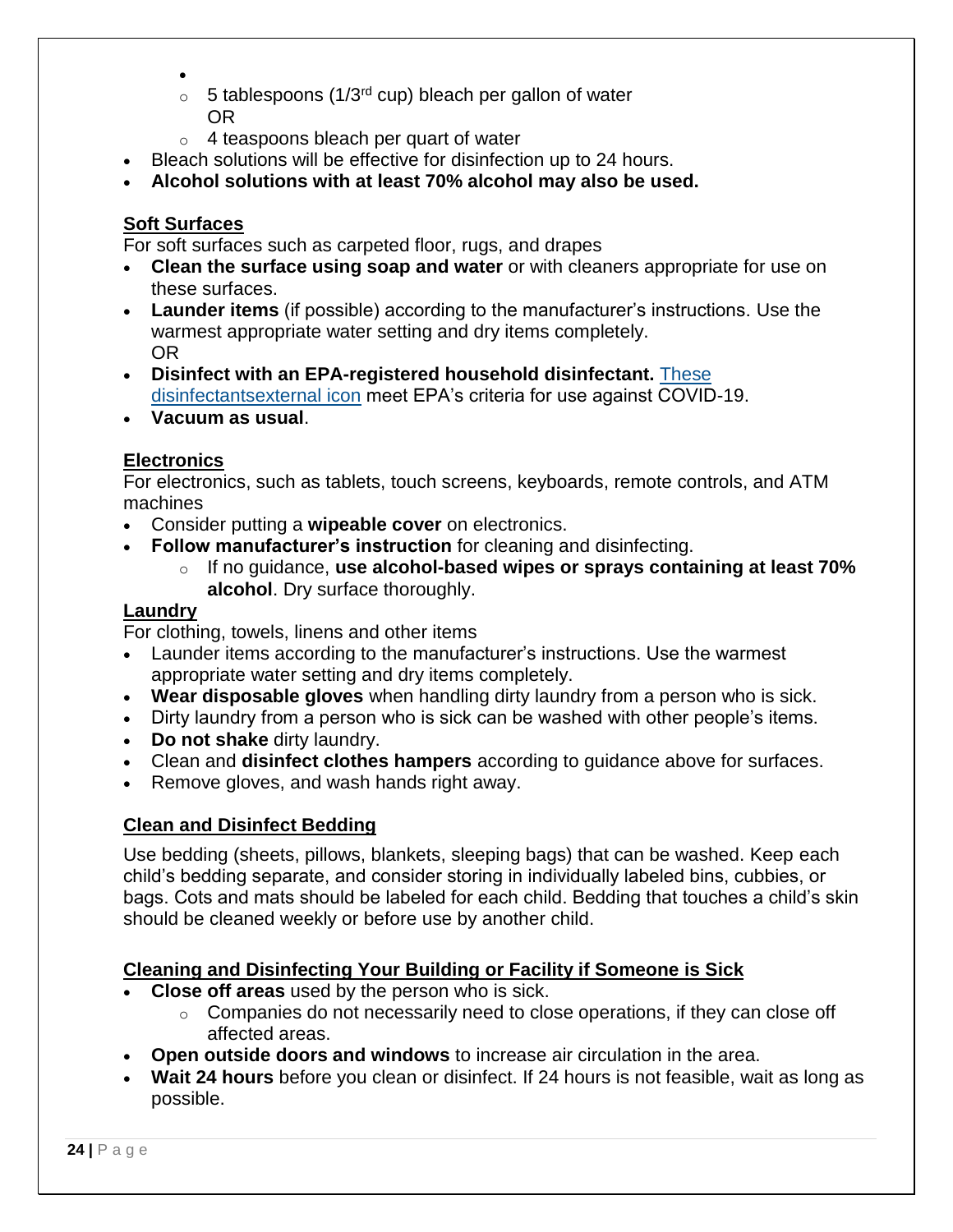- Clean and disinfect **all areas used by the person who is sick**, such as offices, bathrooms, common areas, shared electronic equipment like tablets, touch screens, keyboards, remote controls, and ATM machines.
- [Vacuum the space if needed.](https://www.cdc.gov/coronavirus/2019-ncov/faq.html#Cleaning-and-Disinfection) Use vacuum equipped with high-efficiency particular air (HEPA) filter, if available.
	- $\circ$  Do not vacuum a room or space that has people in it. Wait until the room or space is empty to vacuum, such as at night, for common spaces, or during the day for private rooms.
	- o Consider temporarily turning off room fans and the central HVAC system that services the room or space, so that particles that escape from vacuuming will not circulate throughout the facility.
- Once area has been **appropriately disinfected**, it **can be opened for use**.
	- o **Workers without close contact** with the person who is sick can return to work immediately after disinfection.
- If **more than 7 days** since the person who is sick visited or used the facility, additional cleaning and disinfection is not necessary.
	- o Continue routing cleaning and disinfection. This includes everyday practices that businesses and communities normally use to maintain a healthy environment.

### **Cleaning and Disinfecting Outdoor Areas**

- Outdoor areas, like **playgrounds in schools and parks** generally require **normal routine cleaning**, but **do not require disinfection.**
	- o Do not spray disinfectant on outdoor playgrounds- it is not an efficient use of supplies and is not proven to reduce risk of COVID-19 to the public.
	- o High touch surfaces made of plastic or metal, such as grab bars and railings should be cleaned routinely.
	- o Cleaning and disinfection of wooden surfaces (play structures, benches, tables) or groundcovers (mulch, sand) is not recommended.
- **Sidewalks and roads should not be disinfected.**
	- o Spread of COVID-19 from these surfaces is very low and disinfection is not effective.

#### **When Cleaning**

- **Regular cleaning staff** can clean and disinfect community spaces.
	- $\circ$  Ensure they are trained on appropriate use of cleaning and disinfection chemicals.
- **Wear disposable gloves and gowns for all tasks in the cleaning process, including handling trash**.
	- o Additional personal protective equipment (PPE) might be required based on the cleaning/disinfectant products being used and whether there is a risk of splash.
	- o Gloves and gowns should be removed carefully to avoid contamination of the wearer and the surrounding area.
- **Wash your hands often** with soap and water for 20 seconds.
	- o Always wash immediately after removing gloves and after contact with a person who is sick.
	- $\circ$  Hand sanitizer: If soap and water are not available and hands are not visibly dirty, an alcohol-based hand sanitizer that contains at least 60% alcohol may be used. However, if hands are visibly dirty, always wash hands with soap and water.
- **Additional key times to wash hands** include: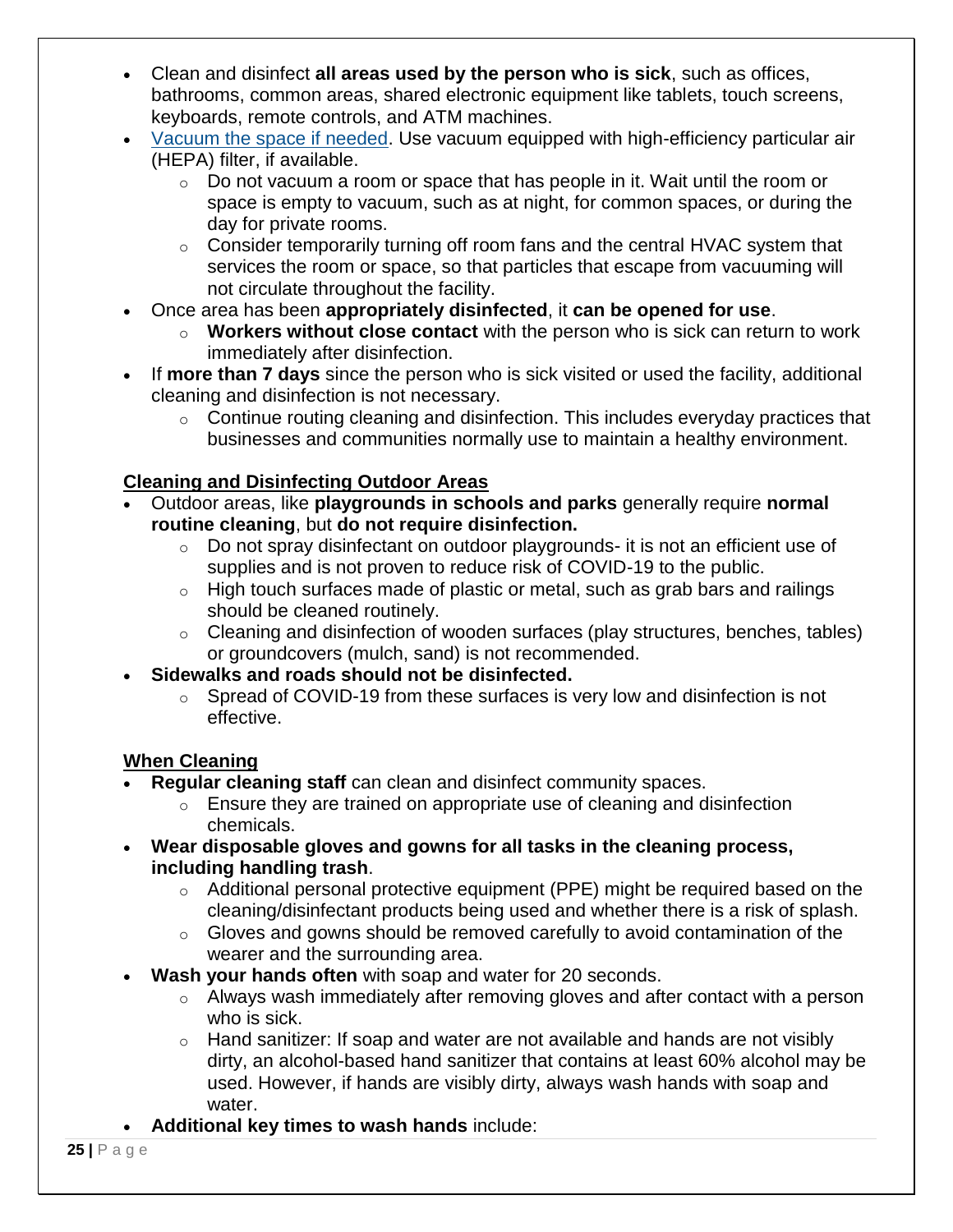- o After blowing one's nose, coughing, or sneezing.
- o After using the restroom.
- o Before eating or preparing food.
- o After contact with animals or pets.
- $\circ$  Before and after providing routine care for another person who needs assistance (e.g., a child).

#### <span id="page-25-0"></span>**13 PLAYGROUND GUIDANCE FOR SCHOOLS AND CHILD CARE PROGRAMS**

#### **M I N N E S O T A D E P A R T M E N T O F H E A L T H**

### **STAY SAFE MN**

## **Playground Guidance for Schools and Child Care Programs**

Children of all ages need to move their bodies and stay physically active. Getting outside for fresh air and movement is important to support physical and mental health on a daily basis. This guidance was developed to help schools and child care programs (public, private, and family settings) implement infection prevention measures to protect children and staff health during recess, physical activity, and playground use during community transmission of COVID-19.

## **Promote health**

- Help children reach at least 60 minutes of physical activity a day.
- Wash hands before and after outdoor playground time.
- Provide education about and demonstration of proper handwashing.
- Talk with children about how to stay healthy avoid touching their eyes, nose, and mouth and covering their cough.
- Provide age appropriate activities/games for children to learn about taking care of their bodies and helping their peers stay healthy, too!

## **Playgrounds**

Like other outdoor activities, going to a public playground is allowed under the Stay Safe Order. Families and guardians should be careful to ensure children wash hands after touching play structures and maintain 6 feet of space from other children as much as possible. Although the Governor's order does not close playgrounds, it is up to local authorities to determine whether they choose to close public playgrounds in their cities and communities.

School playgrounds are located on Independent School District property. School and child care playgrounds are owned by those facilities, not by city municipalities. Family child care providers may have their own play structures on their property. Districts and all child care settings are encouraged to continue to use playground facilities for children in their care and utilize strategies to limit possible exposures. Decisions about their open and/or closure status is up to the discretion of the individual district or child care provider.

#### **Considerations for playground use**

Schools and child care programs will need to assess whether or not the play structure (configuration) can support groups of children along with additional processes for proper handwashing (before/after) and cleaning of high-touch structure areas.

- Offer outdoor play in staggered shifts. If multiple groups are outside at the same time, they should have a minimum of 6 feet of open space between outdoor play areas or visit these areas in shifts so that they are not congregating. Always wash hands immediately after outdoor playtime.
- Keep groups together maintain the same groups from day to day. This will help reduce potential exposures and may prevent an entire program from shutting down if exposure occurs.

Source: Washington State Department of Health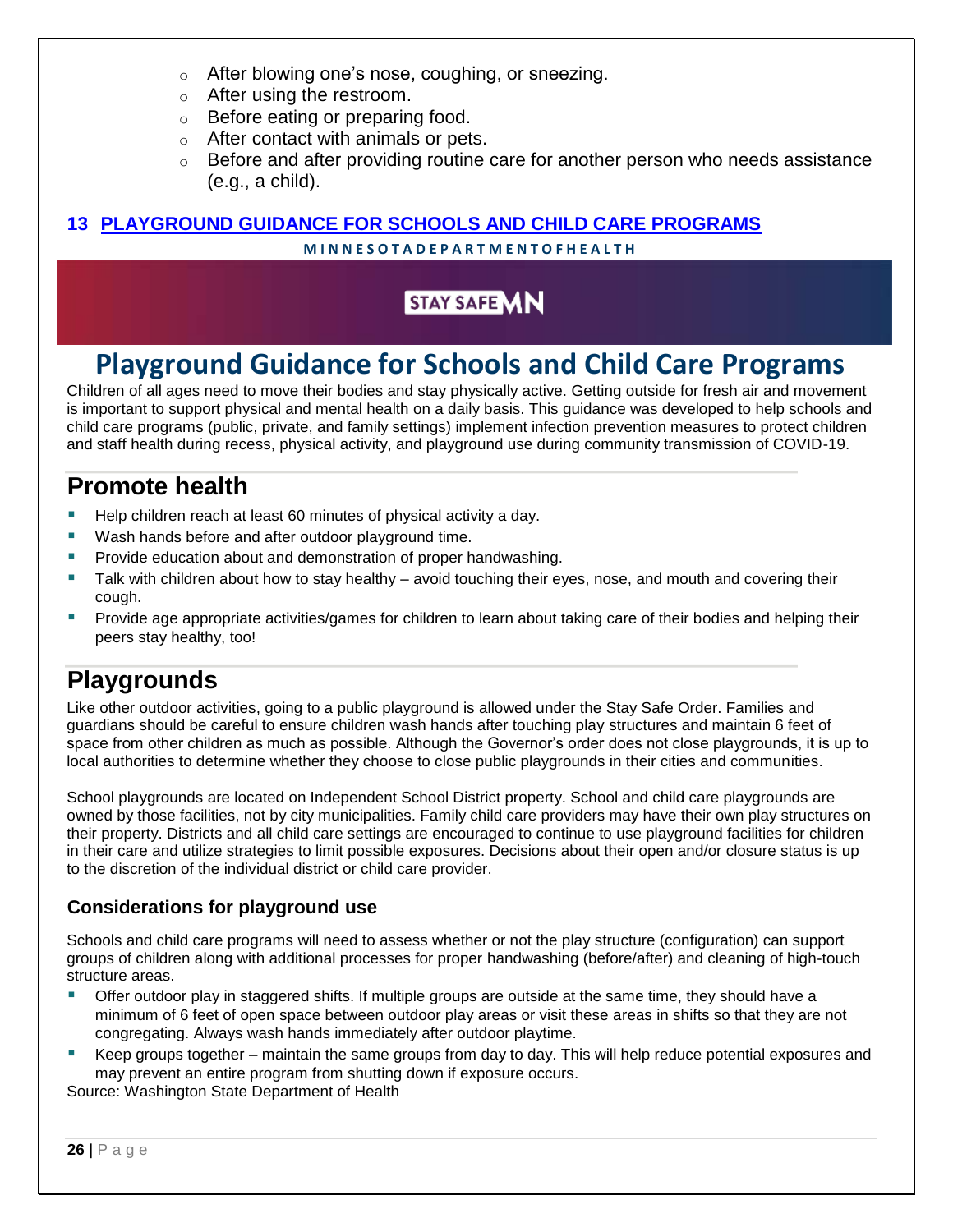#### **Cleaning playground and equipment**

Guidance from the U.S. Centers for Disease Control and Prevention (CDC) indicates that outdoor areas like playgrounds in schools and parks generally require normal routine cleaning, but do not require disinfection. Focus cleaning efforts on plastic or metal high-touch surfaces where hands frequently make direct contact like grab bars and railings between groups of children. It is not practical to disinfect entire large playground structures, and is not proven to reduce risk of COVID19 to the public. Cleaning and disinfection of wooden surfaces (play structures, benches, tables) or groundcovers (mulch, sand) is not recommended.

Establish daily routines for cleaning playground equipment such as rubber balls, jump ropes, etc. Set up a system and educate children about how to care for equipment when they start and end play. Label containers for clean, unused playground equipment and for equipment that needs to be cleaned. Consider color code or label with simple symbols so children of all ages can help with this daily activity.

#### **Resources**

- CDC: Cleaning and Disinfecting Your Facility [\(https://www.cdc.gov/coronavirus/2019ncov/community/disinfecting-building-facility.html\)](https://www.cdc.gov/coronavirus/2019-ncov/community/disinfecting-building-facility.html)
- [CDC: Guidance for Child Care Programs that Remain Open –](https://www.cdc.gov/coronavirus/2019-ncov/community/schools-childcare/guidance-for-childcare.html) Suppl[e](https://www.cdc.gov/coronavirus/2019-ncov/community/schools-childcare/guidance-for-childcare.html)mental Guidance [\(https://www.cdc.gov/coronavirus/2019-ncov/community/schools-childcare/guidance-forchildcare.html\)](https://www.cdc.gov/coronavirus/2019-ncov/community/schools-childcare/guidance-for-childcare.html)

#### **Active recess**

Engaging children in active recess is another way to create opportunities for physical activity and time outdoors that is not dependent on shared equipment.

#### **Teach and facilitate games that limit physical contact**

- **■** Introduce games such as relays, red light/green light, obstacle courses based on activities rather than equipment, etc.
- Start walking and running clubs or dance competitions.
- Organize track and field type of events (e.g., long jump).
- Playground rotating circuit challenges individual activity stations.
- Be creative! Seek additional input from physical education teachers for more ideas.

#### **Additional resources**

- [SHAPE America: Strategies for Recess in Schools](https://www.shapeamerica.org/standards/guidelines/strategies_for_recess_in_schools.aspx) [\(https://www.shapeamerica.org/standards/guidelines/strategies\\_for\\_recess\\_in\\_schools.aspx\)](https://www.shapeamerica.org/standards/guidelines/strategies_for_recess_in_schools.aspx)
- [Minnesota Department of Education: Active Schools](https://education.mn.gov/MDE/dse/health/act/MDE059014) [\(https://education.mn.gov/MDE/dse/health/act/MDE059014\)](https://education.mn.gov/MDE/dse/health/act/MDE059014)
- Explore the Games Library and find other resources for active recess. [Playworks: Resources](https://www.playworks.org/resources/) [\(https://www.playworks.org/resources/\)](https://www.playworks.org/resources/)
- **.** This tool could map specific play zones to maintain social distancing. [Recess Lab: Map Your](https://www.recesslab.org/resources/map-your-playground/) Playground [\(https://www.recesslab.org/resources/map-your-playground/\)](https://www.recesslab.org/resources/map-your-playground/)

## **NN MINNESOTA**

Minnesota Department of Health | health.mn.gov | 651-201-5000 625 Robert Street North PO Box 64975, St. Paul, MN 55164-0975 Contact health.communications@state.mn.us to request an alternate format.

05/28/2020

#### <span id="page-26-0"></span>**14 DISINFECTING CHECKLISTS**

**27 |** P a g e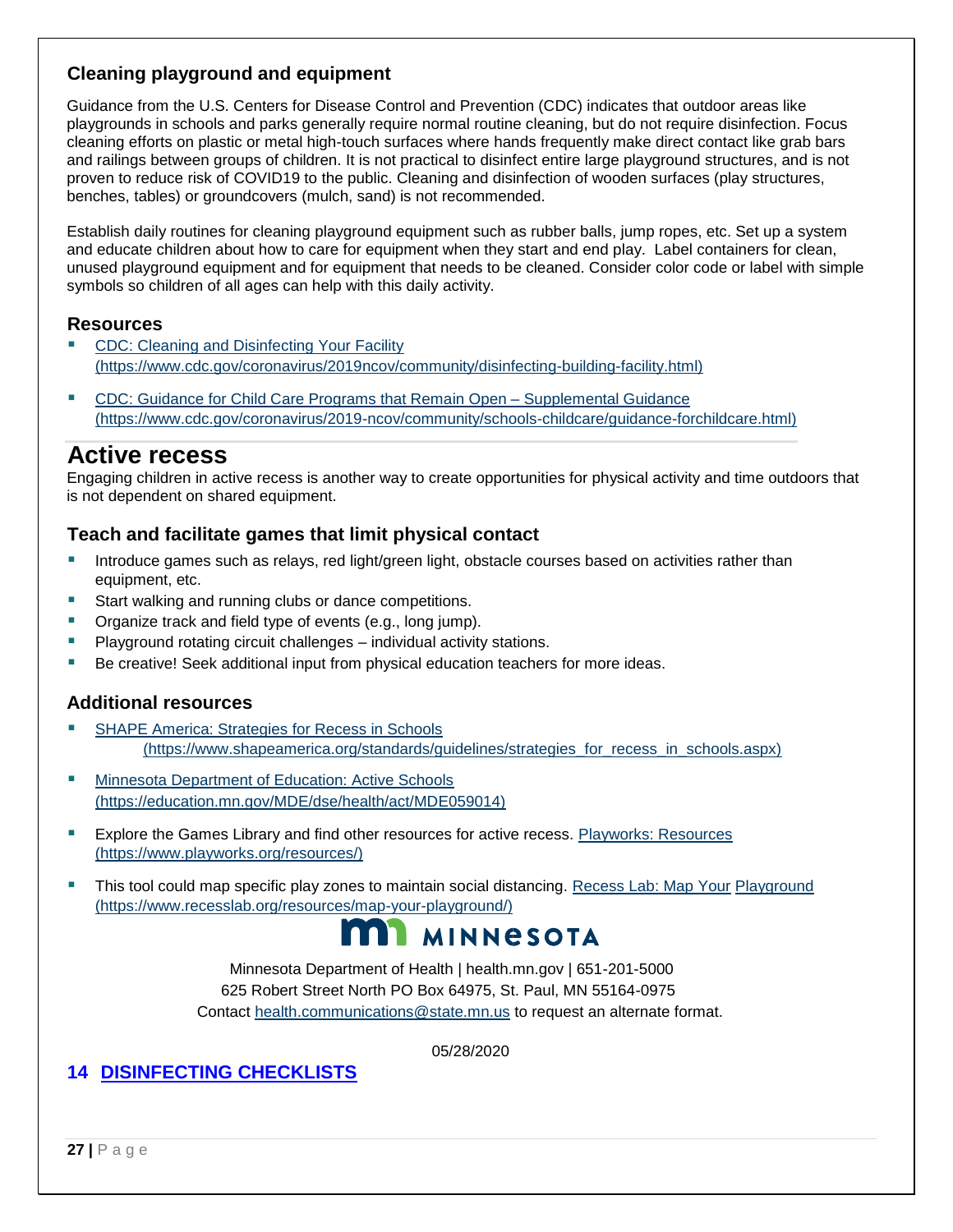#### A Copy of this form is located on the Google Drive in the COVID-19 Folder.

## Early Childhood Programs

KOOTASCA Head Start **Invest Early Project** Communication School Readiness 201 NW 4<sup>th</sup> St; Suite 130 Grand Rapids, MN 55744 820 NE 1st Ave Grand Rapids, MN 55744 ISD 316 Greenway Schools 218.247.7306

218.999.0814 Fax 999-0842 218.327.5850 Fax 327-5851 ISD 317 Deer River Schools 218.246.8860 2232 E 2<sup>nd</sup> Ave International Falls, MN 56649 **[investearly@isd6070.org](mailto:investearly@isd6070.org)** ISD 318 Grand Rapids Schools 218.327.5850 218.283.9491 Fax 283-9855 [www.investearly.org](http://www.investearly.org/) ISD 319 Nashwauk-Keewatin School 218.885.1280 [www.kootasca.org](http://www.kootasca.org/) **ISD 363 Northome 218.897.5275** 

**Revised 5/11/20**

**Common Areas Disinfecting Checklist**

|                                                                           |   |              |   |                     |              |         | Disinfecting of these items should be done mid-day & initialed once completed                    |   |                                |   |         |              |   |                  |                  |         |              |   |                  |                  |
|---------------------------------------------------------------------------|---|--------------|---|---------------------|--------------|---------|--------------------------------------------------------------------------------------------------|---|--------------------------------|---|---------|--------------|---|------------------|------------------|---------|--------------|---|------------------|------------------|
|                                                                           |   | Week of      |   |                     |              | Week of |                                                                                                  |   |                                |   | Week of |              |   |                  |                  | Week of |              |   |                  |                  |
| <b>Area/Items Disinfected</b>                                             | М | $\pmb{\tau}$ | W | $\pmb{\mathcal{R}}$ | $\mathbf{F}$ | М       | $\pmb{\tau}$                                                                                     | W | $\pmb{\mathcal{R}}$            | F | М       | $\pmb{\tau}$ | w | $\boldsymbol{R}$ | $\pmb{\digamma}$ | М       | $\pmb{\tau}$ | W | $\boldsymbol{R}$ | $\boldsymbol{F}$ |
|                                                                           |   |              |   |                     |              |         |                                                                                                  |   |                                |   |         |              |   |                  |                  |         |              |   |                  |                  |
|                                                                           |   |              |   |                     |              |         |                                                                                                  |   |                                |   |         |              |   |                  |                  |         |              |   |                  |                  |
| Door Handles - exterior,<br>bathrooms, kitchen,<br>hallway, gym, cabinets |   |              |   |                     |              |         |                                                                                                  |   |                                |   |         |              |   |                  |                  |         |              |   |                  |                  |
| <b>Light Switches</b>                                                     |   |              |   |                     |              |         |                                                                                                  |   |                                |   |         |              |   |                  |                  |         |              |   |                  |                  |
| <b>Bathroom Sink &amp; Faucet</b>                                         |   |              |   |                     |              |         |                                                                                                  |   |                                |   |         |              |   |                  |                  |         |              |   |                  |                  |
| <b>Bathroom Toilet Handle</b>                                             |   |              |   |                     |              |         |                                                                                                  |   |                                |   |         |              |   |                  |                  |         |              |   |                  |                  |
| Gym Toys                                                                  |   |              |   |                     |              |         |                                                                                                  |   |                                |   |         |              |   |                  |                  |         |              |   |                  |                  |
|                                                                           |   |              |   |                     |              |         |                                                                                                  |   |                                |   |         |              |   |                  |                  |         |              |   |                  |                  |
|                                                                           |   |              |   |                     |              |         |                                                                                                  |   |                                |   |         |              |   |                  |                  |         |              |   |                  |                  |
|                                                                           |   |              |   |                     |              |         |                                                                                                  |   |                                |   |         |              |   |                  |                  |         |              |   |                  |                  |
|                                                                           |   |              |   |                     |              |         |                                                                                                  |   | <b>Teacher Offices</b>         |   |         |              |   |                  |                  |         |              |   |                  |                  |
| Tables & Chairs                                                           |   |              |   |                     |              |         |                                                                                                  |   |                                |   |         |              |   |                  |                  |         |              |   |                  |                  |
|                                                                           |   |              |   |                     |              |         |                                                                                                  |   |                                |   |         |              |   |                  |                  |         |              |   |                  |                  |
| Refrigerator/Freezer                                                      |   |              |   |                     |              |         |                                                                                                  |   |                                |   |         |              |   |                  |                  |         |              |   |                  |                  |
| <b>Shared File Cabinets</b>                                               |   |              |   |                     |              |         |                                                                                                  |   |                                |   |         |              |   |                  |                  |         |              |   |                  |                  |
| Refrigerator/Freezer                                                      |   |              |   |                     |              |         |                                                                                                  |   |                                |   |         |              |   |                  |                  |         |              |   |                  |                  |
|                                                                           |   |              |   |                     |              |         |                                                                                                  |   |                                |   |         |              |   |                  |                  |         |              |   |                  |                  |
|                                                                           |   |              |   |                     |              |         | List below requires disinfecting after each use                                                  |   |                                |   |         |              |   |                  |                  |         |              |   |                  |                  |
|                                                                           |   |              |   |                     |              |         |                                                                                                  |   | Washer & Dryer                 |   |         |              |   |                  |                  |         |              |   |                  |                  |
|                                                                           |   |              |   |                     |              |         |                                                                                                  |   | Shared computers & accessories |   |         |              |   |                  |                  |         |              |   |                  |                  |
|                                                                           |   |              |   |                     |              |         |                                                                                                  |   | Coffee Makers                  |   |         |              |   |                  |                  |         |              |   |                  |                  |
| Time Clock Ipad                                                           |   |              |   |                     |              |         |                                                                                                  |   |                                |   |         |              |   |                  |                  |         |              |   |                  |                  |
| Printers                                                                  |   |              |   |                     |              |         |                                                                                                  |   |                                |   |         |              |   |                  |                  |         |              |   |                  |                  |
|                                                                           |   |              |   |                     |              |         |                                                                                                  |   | Microwave                      |   |         |              |   |                  |                  |         |              |   |                  |                  |
|                                                                           |   |              |   |                     |              |         | Outside Playground Equipment - Spray with bleach water on hand-touched areas, no wiping required |   |                                |   |         |              |   |                  |                  |         |              |   |                  |                  |
|                                                                           |   |              |   |                     |              |         |                                                                                                  |   |                                |   |         |              |   |                  |                  |         |              |   |                  |                  |
|                                                                           |   |              |   |                     |              |         |                                                                                                  |   |                                |   |         |              |   |                  |                  |         |              |   |                  |                  |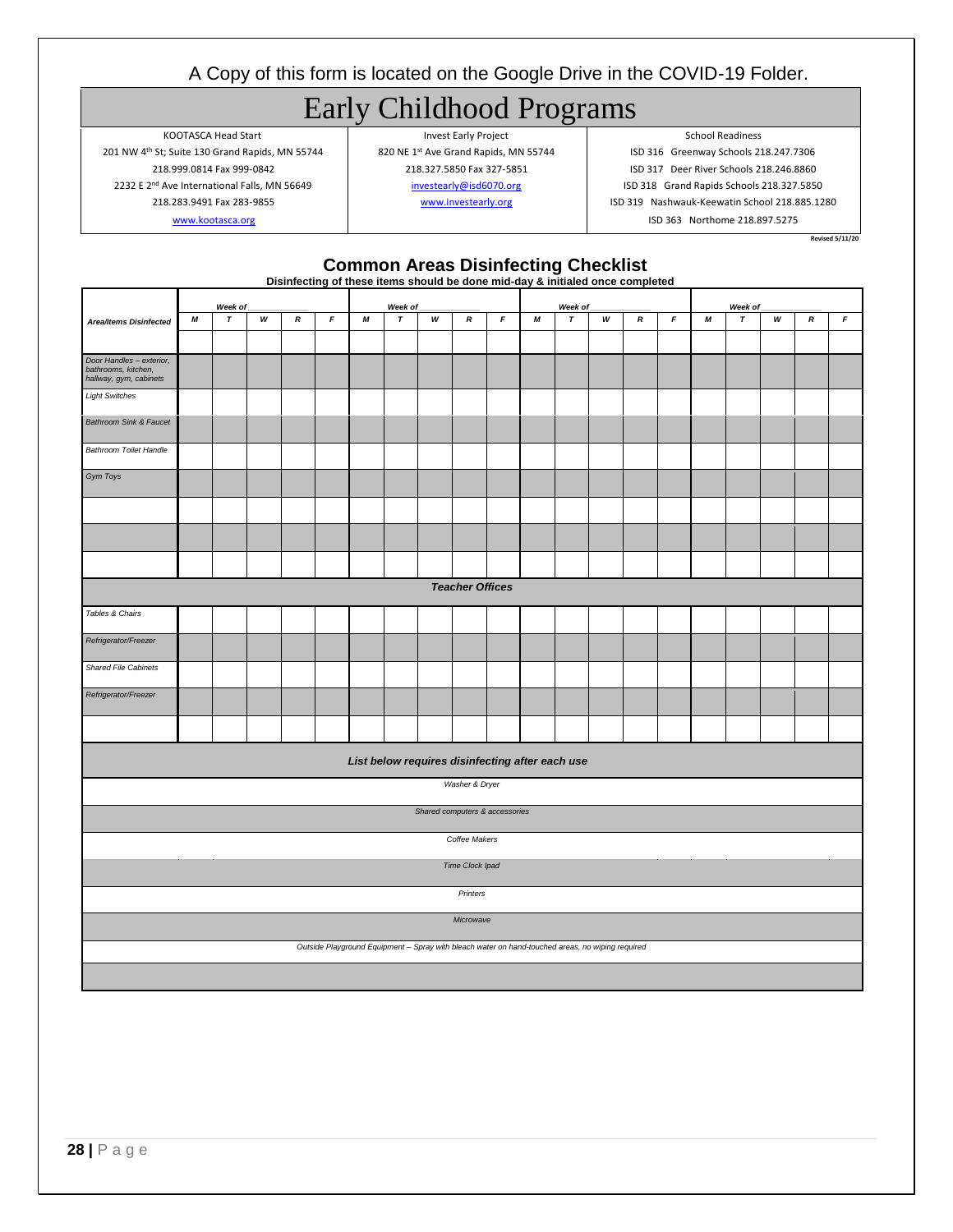## Early Childhood Programs

www.kootasca.org **ISD 363 Northome 218.897.5275** 2232 E 2nd Ave International Falls, MN 56649 investearly@isd6070.org 218.283.9491 Fax 283-9855 201 NW 4th St; Suite 130 Grand Rapids, MN 55744

KOOTASCA Head Start School Readiness<br>
t; Suite 130 Grand Rapids, MN 55744 820 NE 1st Ave Grand Rapids, MN 55744 SED 316 Greenway Schools 218.247.7306

www.investearly.org | ISD 319 Nashwauk-Keewatin School 218.885.1280 218.999.0814 Fax 999-0842 218.99 218.327.5850 Fax 327-5851 ISD 317 Deer River Schools 218.246.8860<br>218.927.5850 Investearly@isd6070.org ISD 318 Grand Rapids Schools 218.327.5850

**Revised 5/11/20**

## **29 <br>
29 <br>
29 <br>
29 <br>
29 <br>
29 <br>
29 Post<br>
29 <br>
29 Post<br>
29 Post<br>
29 Post<br>
29 Post<br>
29 Post<br>
29 Post<br>
29 Post<br>
29 Post<br>
29 Post<br>
29 Post<br>
29 <b>Post**<br>
29 **Post**<br>
29 **Post**<br>
29 **Post**<br>
29 **Post**<br>
29 **Post**<br>
29 **Post**<br>
29 **Post**<br> por Handles - m athroom, connecting rooms, cabinets, cupboards, drawers, file .<br>abinets Light Switches All Faucets & Sinks Bathroom Toilet Handle Countertops Tables Chairs Keys Pens & Pencils Toys Refrigerators Door Latches/Locks **Cribs** Gates Phones - disinfect after each use Outside of containers ncluding disinfecting container) Binders - Red Crisis, Attendance, etc. Backpack Microwave **Week of \_\_\_\_\_\_\_\_\_\_\_\_\_\_ Week of \_\_\_\_\_\_\_\_\_\_\_\_\_\_ Week of \_\_\_\_\_\_\_\_\_\_\_\_\_\_ Week of \_\_\_\_\_\_\_\_\_\_\_\_\_\_ Classroom Disinfecting Checklist Disinfecting of these items should be done mid-day & initialed once completed Area/Items Disinfected**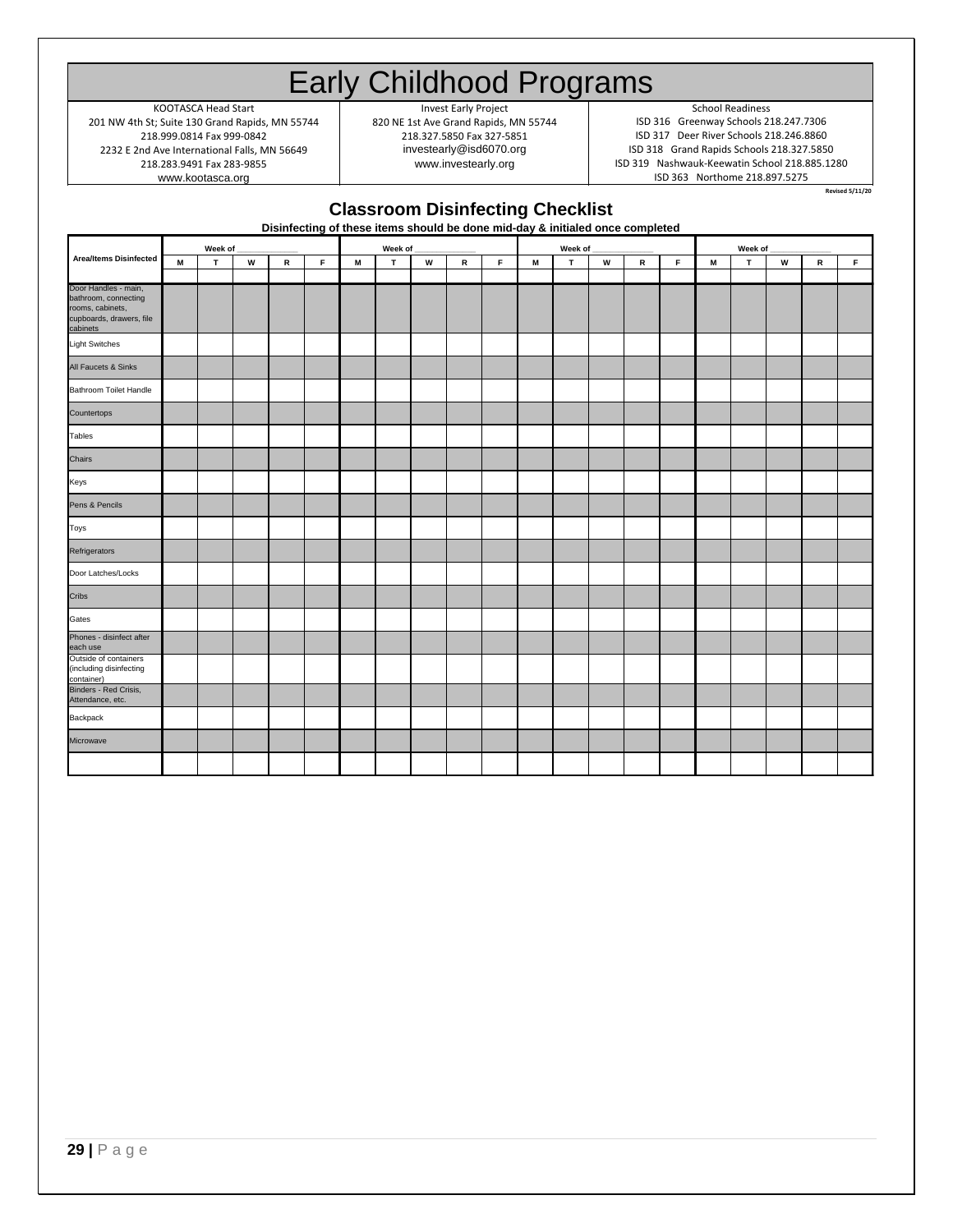### **15 SUNSCREEN APPLICATION PROCEDURE**

## <span id="page-29-0"></span>**Sunscreen should be applied 30 minutes PRIOR to going outside.**

o This allows for the sunscreen to activate properly to protect the child's skin.

## **Sunscreen should be reapplied after 2 hours of last application.**

- Wear a face mask.
- Perform hand hygiene.
	- o Wash your hands with soap and water for 20 seconds. If soap and water are not available, use a hand sanitizer with at least 60% alcohol.
- Put on disposable gloves.
- Shake the bottle well before you squeeze any sunscreen out.
	- o This mixes up all the particles and distributes them evenly in the container.
- Apply sunscreen to child's "exposed" skin. If using spray sunscreen; spray into gloved hands, then apply to child's skin.
	- o Common places missed include behind knees, ears & neck.
	- o Sunscreen should be fully rubbed in until you cannot see the product.
- Take off gloves, using the proper ungloving procedure.

## **Perform hand hygiene before re-gloving to apply sunscreen to another child.**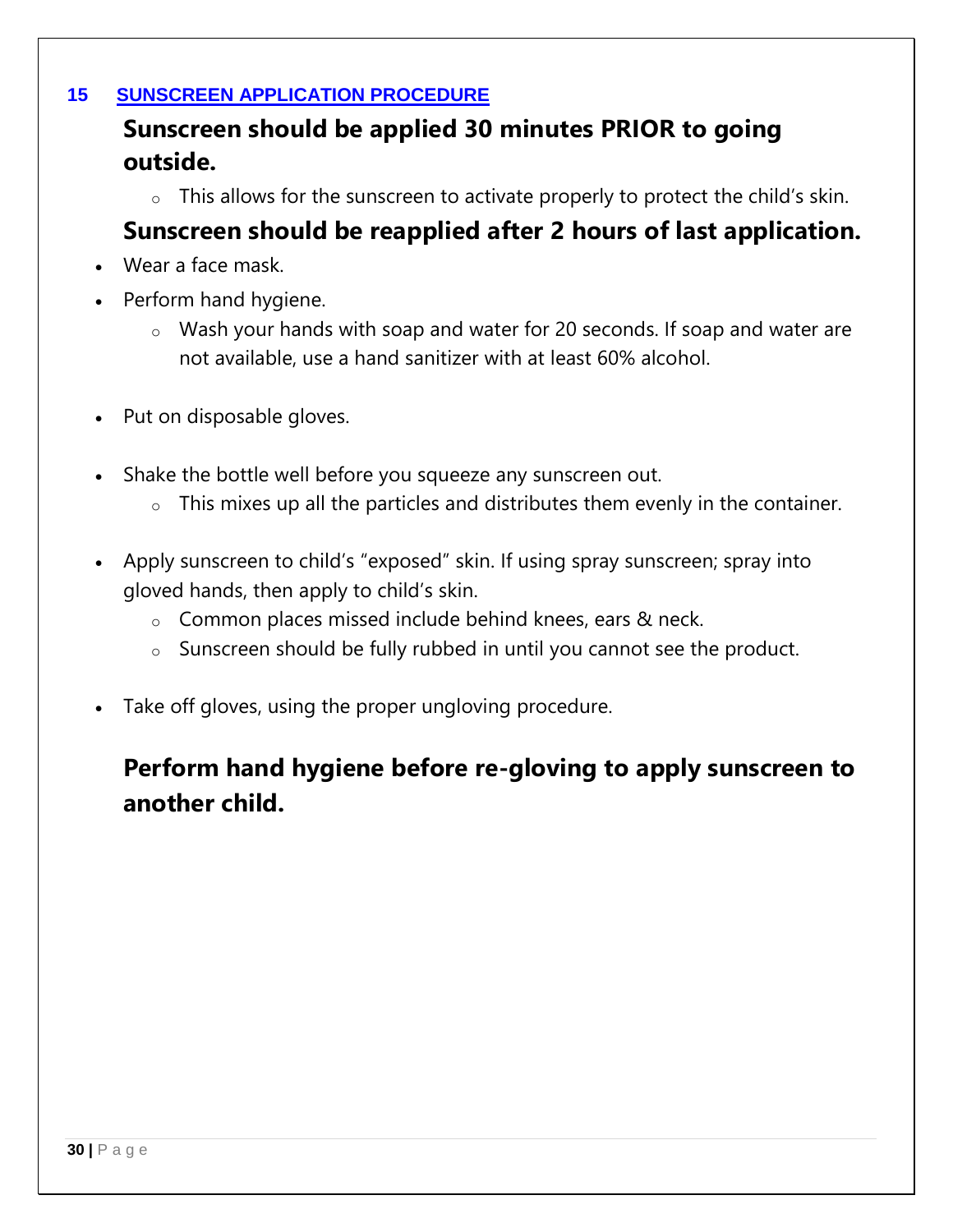#### <span id="page-30-0"></span>**16 SYMPTOM CHECKER FOR COVID-19**

#### **Is it COVID-19?**

- Covid-19 symptoms can include fever, cough, and shortness of breath. This may be similar to other illnesses, like the flu and common cold. Many people with COVID-19 have mild or few symptoms, and some may have no symptoms at all.
- If you are able to manage your symptoms at home, you don't need to seek care or get a COVID-19 test. Contact your medical provider for any symptoms that are severe. For medical emergencies, such as difficulty breathing, call 911.

| <b>SYMPTOMS</b>                         | COVID-19         | <b>FLU</b>       | <b>COLD</b>      | <b>ALLERGIES</b> |
|-----------------------------------------|------------------|------------------|------------------|------------------|
| Cough                                   | Often            | Often            | <b>Sometimes</b> | <b>Sometimes</b> |
| <b>Fever</b>                            | Often            | Often            | Rarely           | <b>Never</b>     |
| <b>Body Aches</b>                       | Often            | Often            | Rarely           | <b>Never</b>     |
| <b>Shortness of</b><br><b>Breath</b>    | <b>Sometimes</b> | <b>Sometimes</b> | Rarely           | Rarely           |
| <b>Headache</b>                         | <b>Sometimes</b> | Often            | <b>Sometimes</b> | <b>Sometimes</b> |
| <b>Fatigue</b>                          | <b>Sometimes</b> | Often            | <b>Sometimes</b> | Sometimes        |
| <b>Sore Throat</b>                      | <b>Sometimes</b> | Sometimes        | <b>Sometimes</b> | <b>Never</b>     |
| <b>Loss of Taste</b><br>or Smell        | <b>Sometimes</b> | Rarely           | Rarely           | Rarely           |
| <b>Diarrhea</b>                         | <b>Sometimes</b> | Rarely           | <b>Never</b>     | <b>Never</b>     |
| <b>Chest Pain or</b><br><b>Pressure</b> | Rarely           | Rarely           | <b>Never</b>     | <b>Never</b>     |
| <b>Runny Nose</b>                       | Rarely           | <b>Sometimes</b> | Often            | Often            |
| <b>Sneezing</b>                         | Rarely           | Sometimes        | Often            | Often            |
| <b>Watery Eyes</b>                      | <b>Never</b>     | <b>Never</b>     | <b>Never</b>     | Often            |